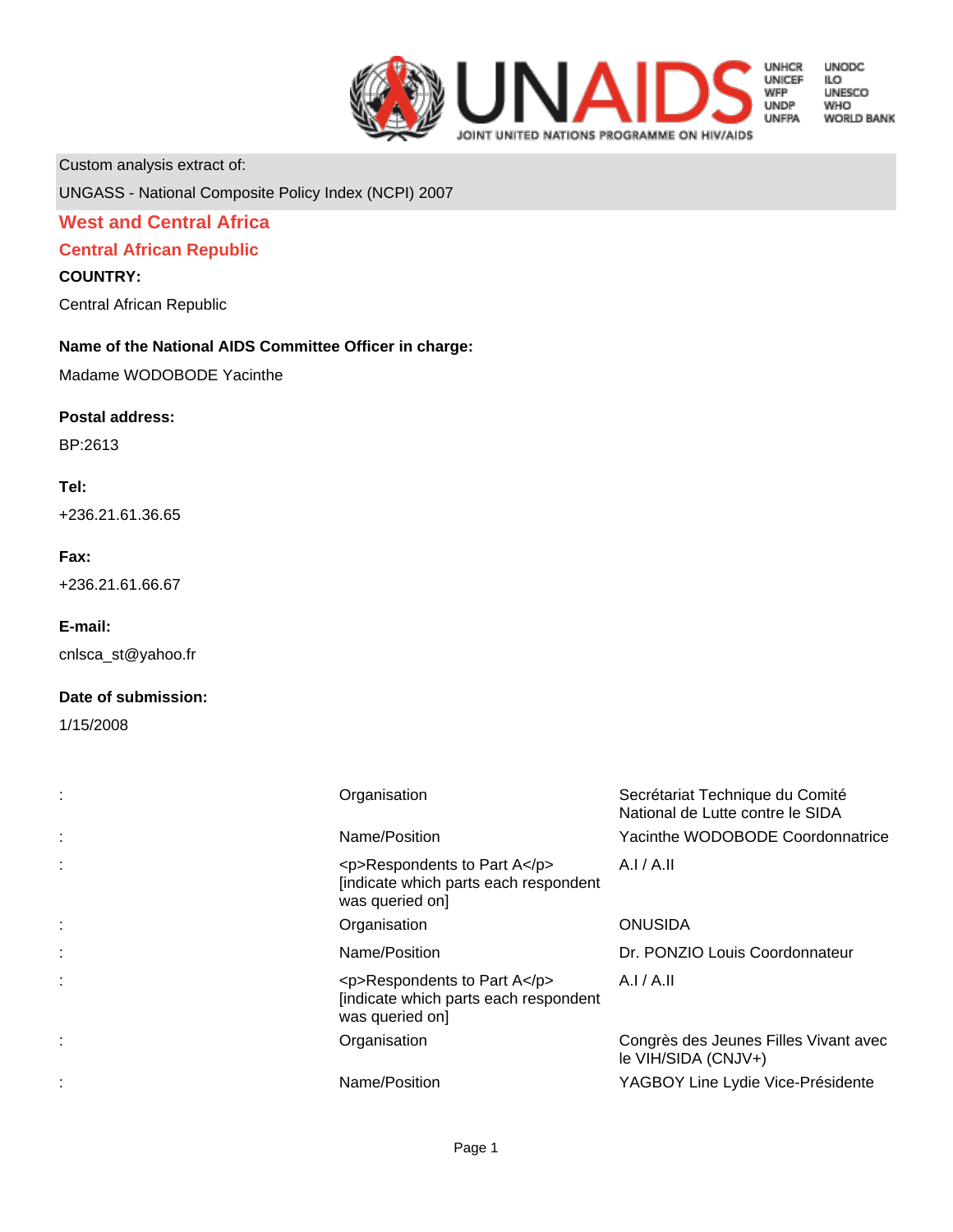| <p>Respondents to Part A</p><br>[indicate which parts each respondent<br>was queried on] | A.III / A.IV                                                                 |
|------------------------------------------------------------------------------------------|------------------------------------------------------------------------------|
| Organisation                                                                             | Cellule de Lutte contre le VIH/SIDA du<br>Ministère de l'Agriculture         |
| Name/Position                                                                            | NDAOULE Elisabeth Présidente de la<br>Cellule                                |
| <p>Respondents to Part A</p><br>[indicate which parts each respondent<br>was queried on] | A.III / A.V                                                                  |
| Organisation                                                                             | Direction de Lutte contre les MST/SIDA<br>et la Tuberculose                  |
| Name/Position                                                                            | Dr. GUIFARA Gilbert Directeur ai                                             |
| <p>Respondents to Part A</p><br>[indicate which parts each respondent<br>was queried on] | A.III / A.IV                                                                 |
| Organisation                                                                             | Programme d'Accès aux ARV                                                    |
| Name/Position                                                                            | Dr MABO OUAMBITA ROCK<br>Coordonnateur                                       |
| <p>Respondents to Part A</p><br>[indicate which parts each respondent<br>was queried on] | A.IV                                                                         |
| Organisation                                                                             | <b>UNICEF</b>                                                                |
| Name/Position                                                                            | Madame Valérie SERRES Chargé de<br>programme VIH/SIDA                        |
| <p>Respondents to Part A</p><br>[indicate which parts each respondent<br>was queried on] | A.IV                                                                         |
| Organisation                                                                             | Comité militaire de Lutte contre le SIDA                                     |
| Name/Position                                                                            | Dr. NGBAGBANGAÏ Eudes point focal<br><b>VIH/SIDA</b>                         |
| <p>Respondents to Part A</p><br>[indicate which parts each respondent<br>was queried on] | A.IV/A.V                                                                     |
| Organisation                                                                             | Secrétariat Technique du Comité<br>National de Lutte contre le SIDA          |
| Name/Position                                                                            | KOBELEMBI Frédérick Conseiller en<br>Suivi et évaluation                     |
| <p>Respondents to Part A</p><br>[indicate which parts each respondent<br>was queried on] | A.V                                                                          |
| Organisation                                                                             | Service National d'information Sanitaire                                     |
| Name/Position                                                                            | <b>BOULALA Mesmin Chef du Service</b>                                        |
| <p>Respondents to Part A</p><br>[indicate which parts each respondent<br>was queried on] | A.V                                                                          |
| Organisation                                                                             | Cellule de Lutte contre le VIH/SIDA du<br>Ministère de l'Education Nationale |
| Name/Position                                                                            | Monsieur SEKELA Raymond Point<br>focal VIH/SIDA                              |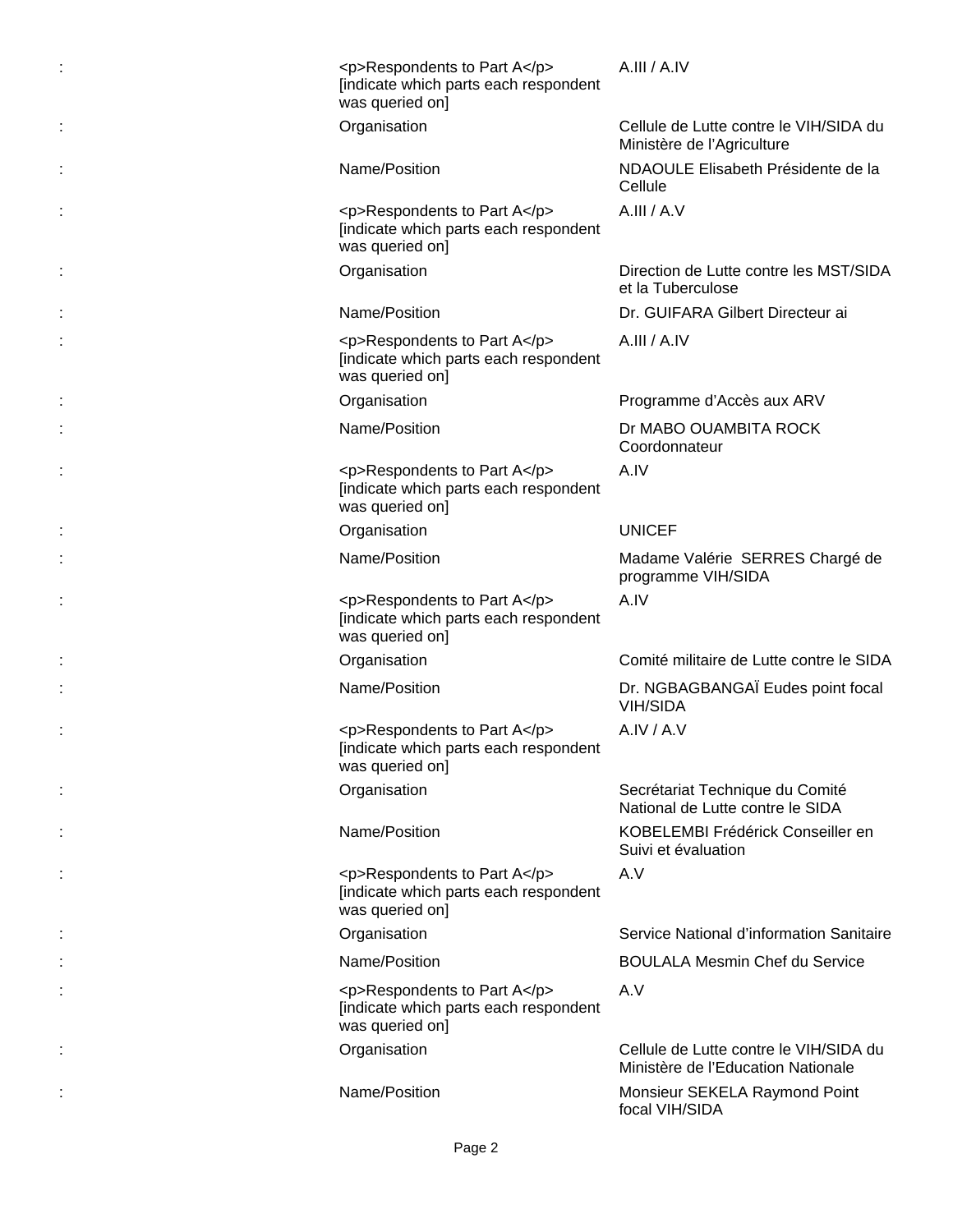| <p>Respondents to Part A</p><br>[indicate which parts each respondent<br>was queried on] | A.V                                                                                                                       |
|------------------------------------------------------------------------------------------|---------------------------------------------------------------------------------------------------------------------------|
| Organisation                                                                             | Cellule de Lutte contre le VIH/SIDA du<br>Ministère de la Famille, des affaires<br>Sociales et de la Solidarité Nationale |
| Name/Position                                                                            | Monsieur BRIA Constantin point focal<br><b>VIH/SIDA</b>                                                                   |
| <p>Respondents to Part A</p><br>[indicate which parts each respondent<br>was queried on] | A.V                                                                                                                       |
| Organisation                                                                             | Cellule de Lutte contre le VIH/SIDA du<br>Ministère de l'Economie, du Plan et de<br>la Coopération Internationale         |
| Name/Position                                                                            | Monsieur SALLE Noël Président du<br>comité de lutte contre le SIDA                                                        |
| <p>Respondents to Part A</p><br>[indicate which parts each respondent<br>was queried on] | A.V                                                                                                                       |
| Organisation                                                                             | Réseau Centrafricain des Personnes<br>Vivant avec le VIH (RECAPEV)                                                        |
| Name/Position                                                                            | Monsieur KOSSIMATCHI Gaston<br>Secrétaire Général                                                                         |
| <p>Respondents to Part B</p><br>[indicate which parts each respondent<br>was queried on] | B.I                                                                                                                       |
| Organisation                                                                             | Haut Commissariat aux Droits de<br>l'Homme et à la bonne Gouvernance                                                      |
| Name/Position                                                                            | Abacar Dieudonné NYAKANDA Haut<br>Commissaire ai                                                                          |
| <p>Respondents to Part B</p><br>[indicate which parts each respondent<br>was queried on] | B.I                                                                                                                       |
| Organisation                                                                             | Réseau Centrafricain sur l'Ethique le<br>Droit el le VIH (RCED)                                                           |
| Name/Position                                                                            | <b>SENDE Arsène Membre</b>                                                                                                |
| <p>Respondents to Part B</p><br>[indicate which parts each respondent<br>was queried on] | B.I                                                                                                                       |
| Organisation                                                                             | Fédération Nationale des<br>Tradipraticiens de Centrafrique<br>(FNTCA)                                                    |
| Name/Position                                                                            | AGHOU Dieudonné Secrétaire Général                                                                                        |
| <p>Respondents to Part B</p><br>[indicate which parts each respondent<br>was queried on] | B.II                                                                                                                      |
| Organisation                                                                             | Association Centrafricaine pour le<br>Marketing Social (ACAMS)                                                            |
| Name/Position                                                                            | Monsieur OUASSONGO Yacinthe                                                                                               |
| <p>Respondents to Part B</p><br>[indicate which parts each respondent<br>was queried on] | B.II                                                                                                                      |
| Page 3                                                                                   |                                                                                                                           |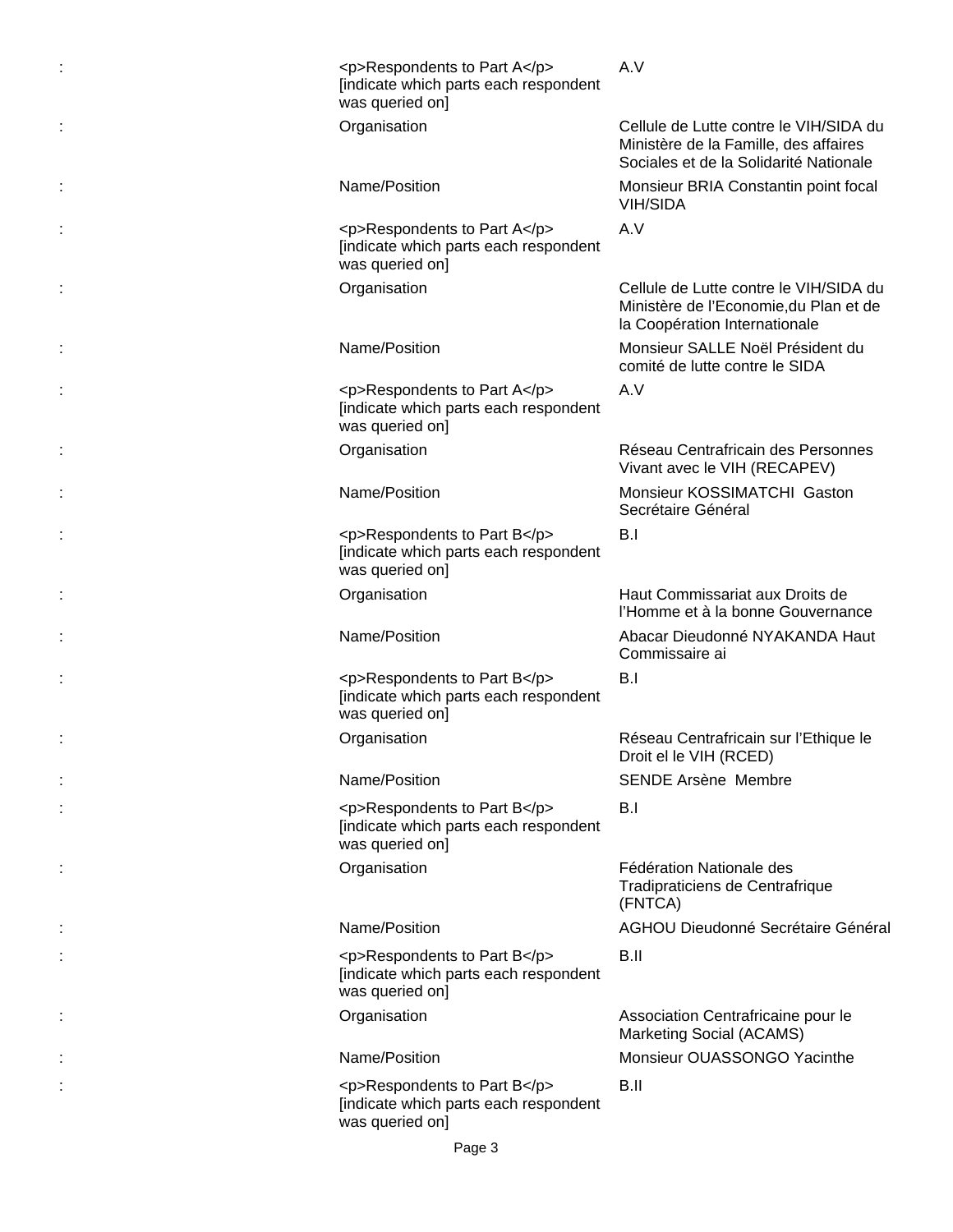|           | Organisation                                                                             | <b>Organisation des Femmes</b><br>Centrafricaine             |
|-----------|------------------------------------------------------------------------------------------|--------------------------------------------------------------|
|           | Name/Position                                                                            | Mme YARAFA Eugénie Secrétaire<br>Générale                    |
|           | <p>Respondents to Part B</p><br>[indicate which parts each respondent<br>was queried on] | B.II                                                         |
|           | Organisation                                                                             | Congrès des Jeunes Filles Vivant avec<br>le VIH/SIDA (CNJV+) |
|           | Name/Position                                                                            | Madame FETIA Donatienne Présidente                           |
|           | <p>Respondents to Part B</p><br>[indicate which parts each respondent<br>was queried on] | B.II                                                         |
|           | Organisation                                                                             | Fédération des Parents d'Elèves                              |
|           | Name/Position                                                                            | Monsieur KAZANGA Africain Président                          |
|           | <p>Respondents to Part B</p><br>[indicate which parts each respondent<br>was queried on] | B.II                                                         |
|           | Organisation                                                                             | Congrès des Jeunes Filles Vivant avec<br>le VIH/SIDA (CNJV+) |
|           | Name/Position                                                                            | YAGBOY Line Lydie Vice Présidente                            |
|           | <p>Respondents to Part B</p><br>[indicate which parts each respondent<br>was queried on] | B.III / B.IV                                                 |
| Position: |                                                                                          | [Conseiller en Suivi et Evaluation]                          |
| Position: | Full time/Part time                                                                      | Full time                                                    |
| Position: | Since when?                                                                              | fevrier 2003                                                 |
| Position: |                                                                                          | [Chargé de la Gestion des données]                           |
| Position: | Full time/Part time                                                                      | Full time                                                    |
| Position: | Since when?                                                                              | octobre 2006                                                 |
| Position: | Full time/Part time                                                                      | Full time                                                    |
| Position: | Full time/Part time                                                                      | Full time                                                    |
| Position: | Full time/Part time                                                                      | Full time                                                    |

# **1. Has the country developed a national multisectoral strategy/action framework to combat AIDS?**

Yes

**1.1 How long has the country had a multisectoral strategy/action framework?**

02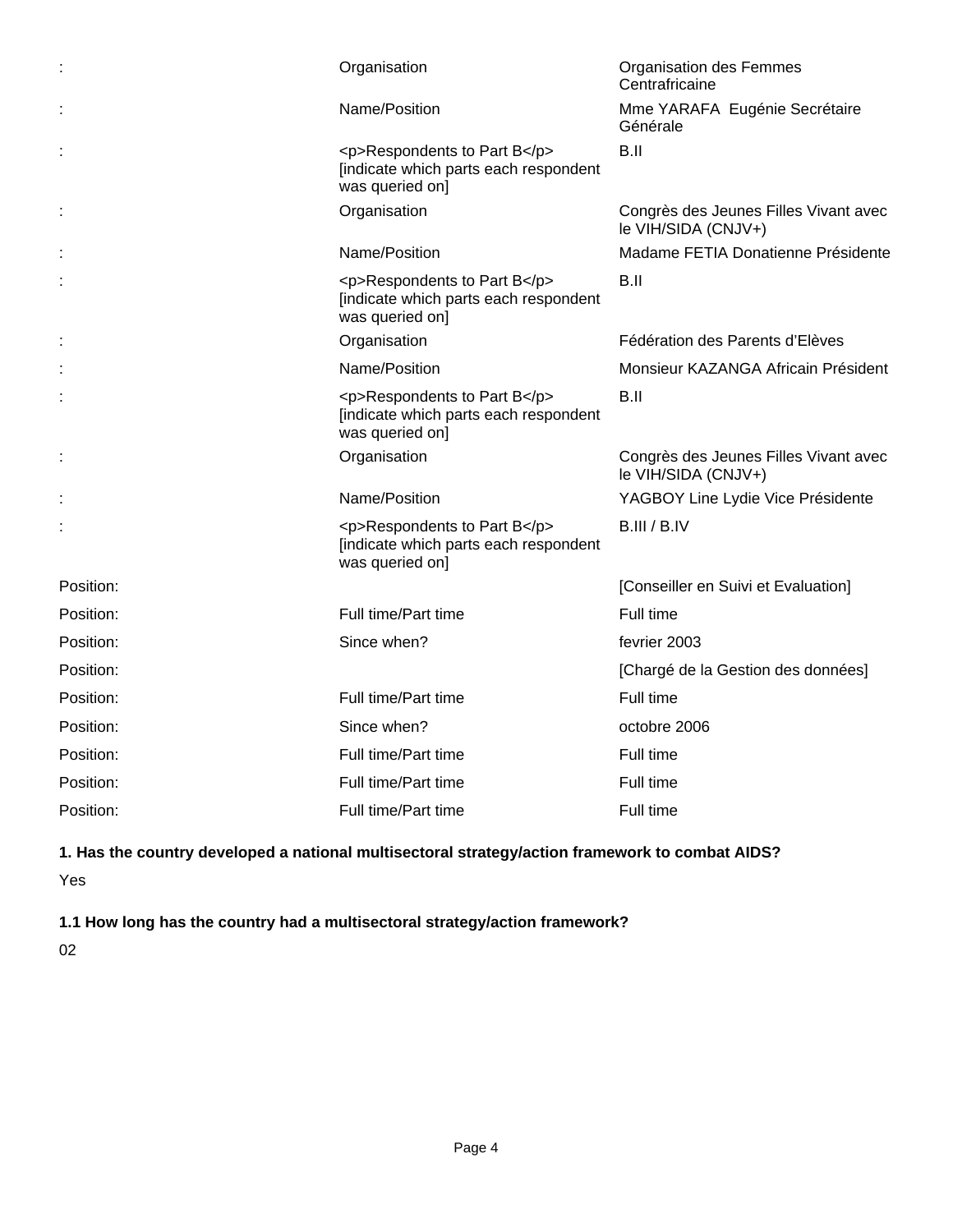### **1.2 Which sectors are included in the multisectoral strategy/action framework with a specific HIV budget for their activities?**

| Health:              | <b>Strategy/Action framework</b> | Yes |
|----------------------|----------------------------------|-----|
| Health:              | <b>Earmarked budget</b>          | Yes |
| Education:           | <b>Strategy/Action framework</b> | Yes |
| Education:           | <b>Earmarked budget</b>          | Yes |
| Labour:              | <b>Strategy/Action framework</b> | Yes |
| Labour:              | <b>Earmarked budget</b>          | Yes |
| Transportation:      | <b>Strategy/Action framework</b> | Yes |
| Transportation:      | <b>Earmarked budget</b>          | Yes |
| Military/Police:     | <b>Strategy/Action framework</b> | Yes |
| Military/Police:     | <b>Earmarked budget</b>          | Yes |
| Women:               | <b>Strategy/Action framework</b> | Yes |
| Women:               | <b>Earmarked budget</b>          | Yes |
| Young people:        | <b>Strategy/Action framework</b> | Yes |
| Young people:        | <b>Earmarked budget</b>          | Yes |
| Agriculture:         | <b>Strategy/Action framework</b> | Yes |
| Agriculture:         | <b>Earmarked budget</b>          | Yes |
| Finance:             | <b>Strategy/Action framework</b> | Yes |
| Finance:             | <b>Earmarked budget</b>          | Yes |
| Human Resources:     | <b>Strategy/Action framework</b> | Yes |
| Human Resources:     | <b>Earmarked budget</b>          | Yes |
| Justice:             | <b>Strategy/Action framework</b> | Yes |
| Justice:             | <b>Earmarked budget</b>          | Yes |
| Minerals and Energy: | <b>Strategy/Action framework</b> | Yes |
| Minerals and Energy: | <b>Earmarked budget</b>          | Yes |
| Planning:            | <b>Strategy/Action framework</b> | Yes |
| Planning:            | <b>Earmarked budget</b>          | Yes |
| Public Works:        | <b>Strategy/Action framework</b> | Yes |
| Public Works:        | <b>Earmarked budget</b>          | Yes |
| Tourism:             | <b>Strategy/Action framework</b> | Yes |
| Tourism:             | <b>Earmarked budget</b>          | Yes |
| Trade and Industry:  | <b>Strategy/Action framework</b> | Yes |
| Trade and Industry:  | <b>Earmarked budget</b>          | Yes |
| Other*::             | <b>Strategy/Action framework</b> | Yes |
| Other*::             | <b>Earmarked budget</b>          | Yes |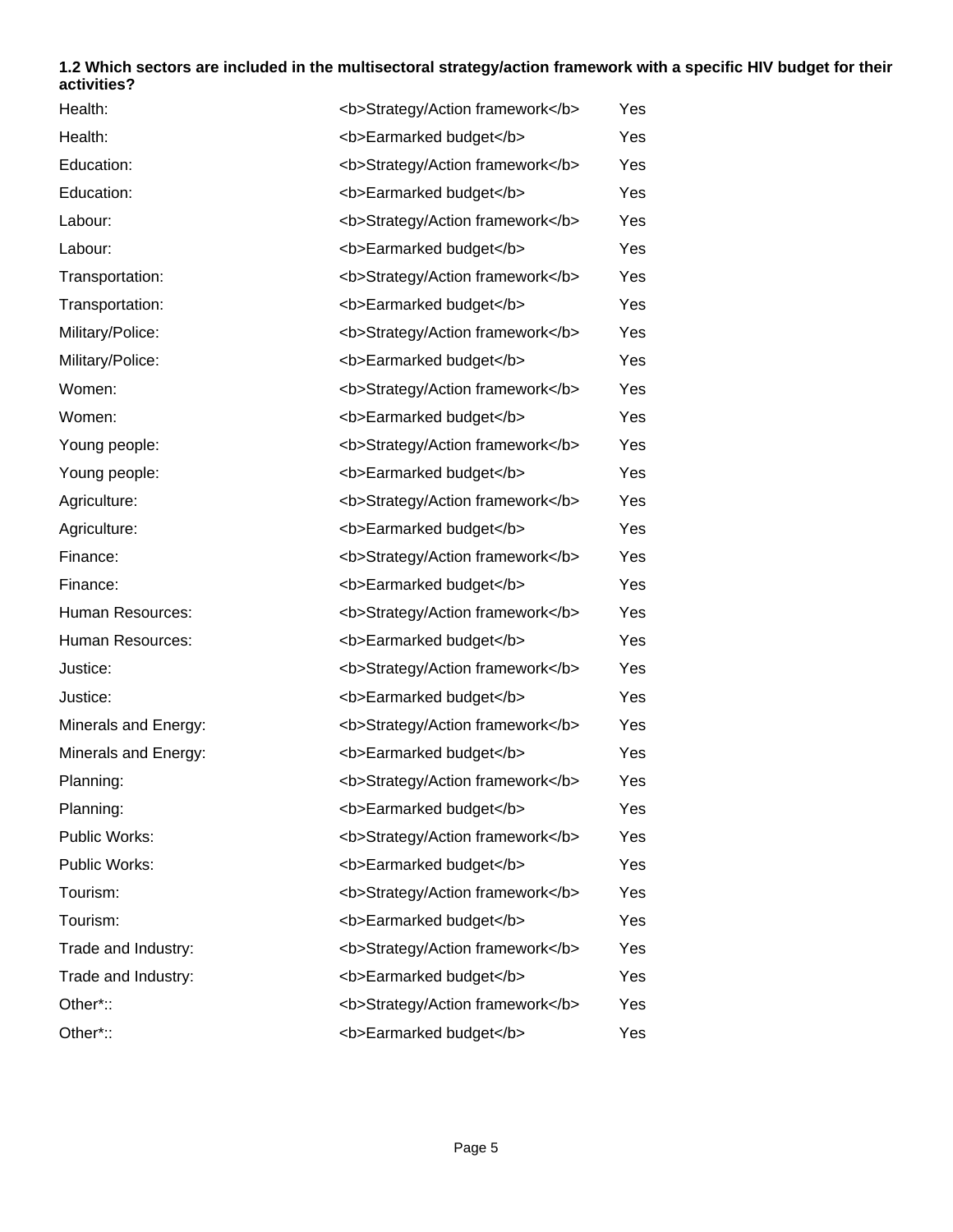### **IF NO earmarked budget, how is the money allocated?**

NB : Une ligne budgétaire d'un montant de 1.200.000 est affectée par l'état à chaque Département Ministériel pour la lutte contre le SIDA. Chaque Département est chargé de veiller au décaissement de ses ressources pour l'exécution d'une partie des activités retenues dans le plan d'action du Secteur. Malheureusement le décaissement de ces ressources n'est pas effectif pour la plupart des départements. De plus en 2006, le CNLS a mobilisé des ressources pour le financement des plans d'action de quatre Ministères jugés prioritaires. Il s'agit des Ministères de la défense Nationale, de la Santé Publique, de l'Education, de la Fonction Publique, des Affaires Sociales et de la jeunesse et des Sports.

### **1.3 Does the multisectoral strategy/action framework address the following target populations, settings and cross-cutting issues?**

| a. Women and girls:                                                      | Yes. |
|--------------------------------------------------------------------------|------|
| b. Young women/young men:                                                | Yes. |
| c. Specific vulnerable sub-<br>populations <font size="0.2">[3]</font> : | Yes. |
| d. Orphans and other vulnerable<br>children:                             | Yes. |
| e. Workplace:                                                            | Yes  |
| f. Schools:                                                              | Yes  |
| h. HIV, AIDS and poverty:                                                | Yes. |
| i. Human rights protection:                                              | Yes. |
| j. Involvement of people living with HIV:                                | Yes. |
| k. Addressing stigma and<br>discrimination:                              | Yes. |
| I. Gender empowerment and/or gender<br>equality:                         | Yes  |

#### **1.4 Were target populations identified through a process of a needs assessment or needs analysis?**

Yes

### **IF YES, when was this needs assessment /analysis conducted? Year:**

2005

### **1.5 What are the target populations in the country?**

Les femmes, les jeunes, les PVVIH, les Hommes en uniforme, les utilisateurs des axes routiers,les filles libres, les OEV

### **1.6 Does the multisectoral strategy/action framework include an operational plan?**

Yes

### **1.7 Does the multisectoral strategy/action framework or operational plan include:**

| a. Formal programme goals? :                            | Yes |
|---------------------------------------------------------|-----|
| b. Clear targets and/or milestones? :                   | Yes |
| c. Detailed budget of costs per<br>programmatic area? : | Yes |
| d. Indications of funding sources?:                     | No. |
| e. Monitoring and Evaluation<br>framework? :            | Yes |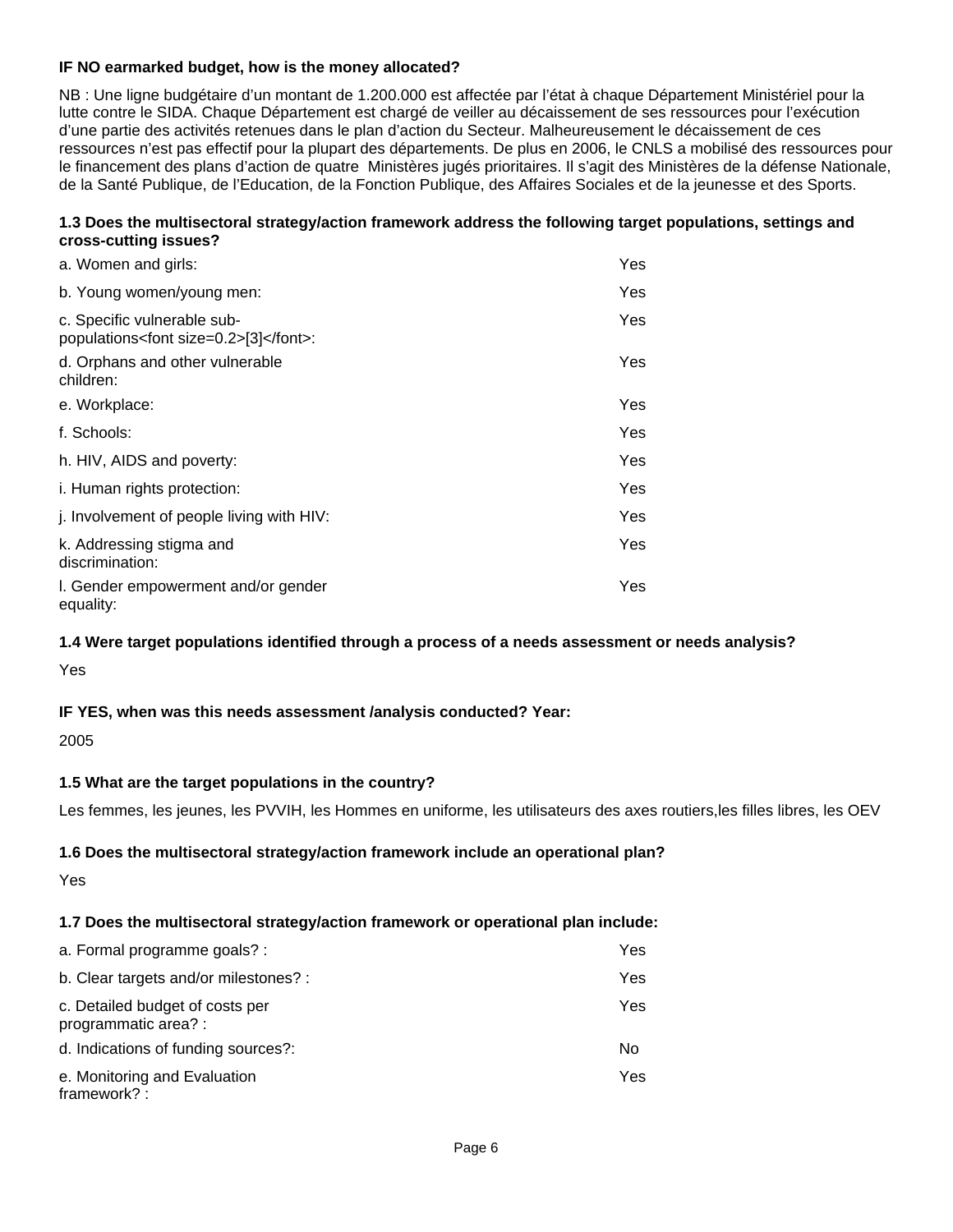### **1.8 Has the country ensured "full involvement and participation" of civil society<font size=0.4>[4]</font> in the development**

### **of the multisectoral strategy/action framework?**

Active involvement

### **IF active involvement, briefly explain how this was done:**

Dans le processus d'élaboration du Cadre Stratégique National allant de l'analyse de la situation à l'élaboration des plans opérationnels, plusieurs responsables d'organisations de la Société civile ont été pleinement impliqués. Il s'agit des responsables des organisations des jeunes, des femmes, des PVVIH, des organisations de défense des droits des PVVIH, les organisations religieuses issues des trois principales dénominations existant en RCA (Protestants, catholiques et musulmans) et le secteur privé.

#### **1.9 Has the multisectoral strategy/action framework been endorsed by most external Development Partners (bi-laterals; multi-laterals)?**

Yes

**1.10 Have external Development Partners (bi-laterals; multi-laterals) aligned and harmonized their HIV and AIDS programmes to the national multisectoral strategy/action framework?**

Yes, all partners

**2. Has the country integrated HIV and AIDS into its general development plans such as:** 

- **a) National Development Plans,**
- **b) Common Country Assessments/United Nations Development Assistance Framework,**
- **c) Poverty Reduction Strategy Papers,**
- **d) Sector Wide Approach?**

Yes

### **2.1 IF YES, in which development plans is policy support for HIV and AIDS integrated?**

a) National Development Plans:

b) Common Country Assessments/United Nations Development Assistance Framework:

c) Poverty Reduction Strategy Papers:

d) Sector Wide Approach: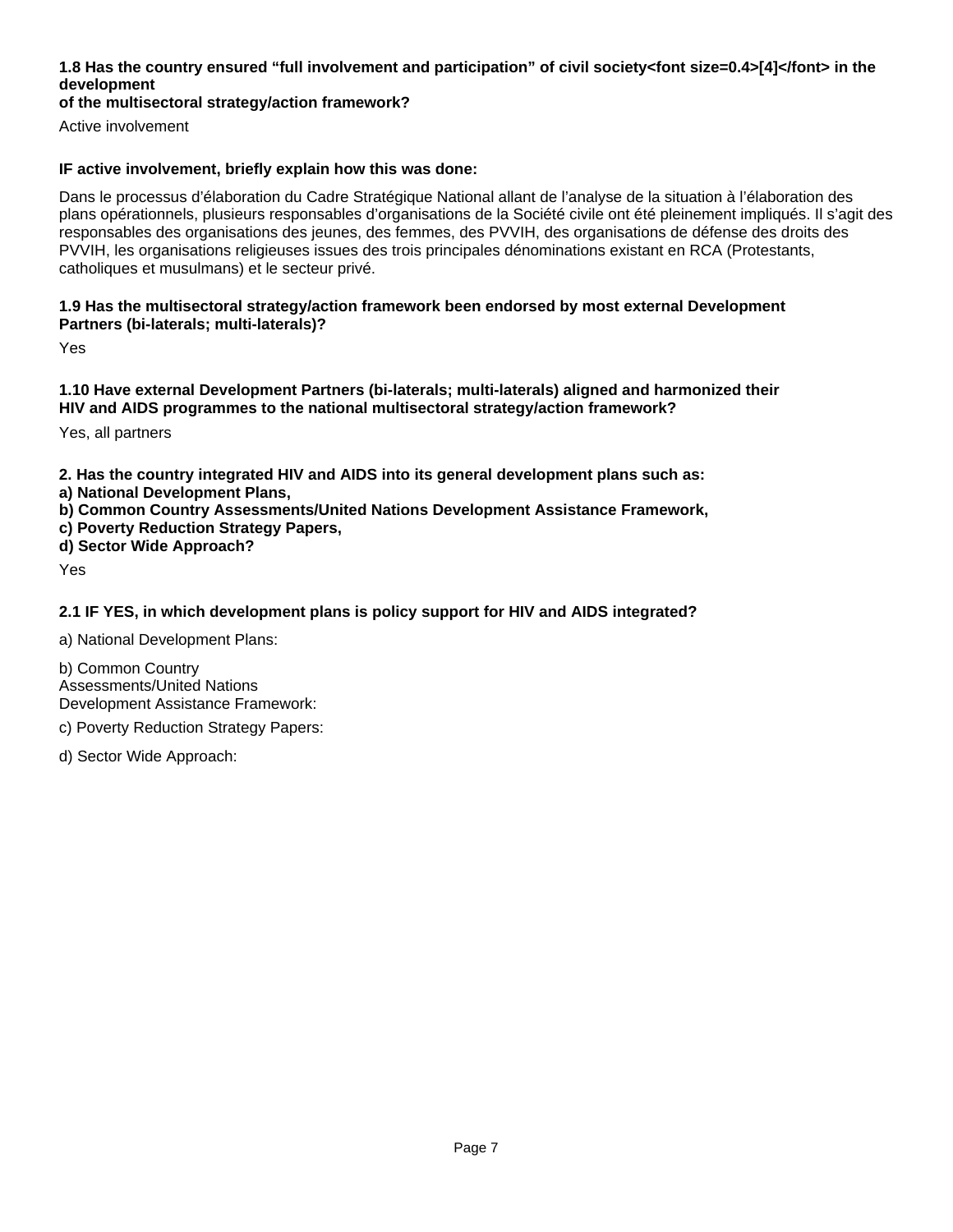### **2.2 IF YES, which policy areas below are included in these development plans?**

| <b>HIV Prevention:</b>                                                                                            | <b>Development Plans</b> | a) $/b$ ) $/c$ ) $/d$ ) |
|-------------------------------------------------------------------------------------------------------------------|--------------------------|-------------------------|
| Treatment for opportunistic infections:                                                                           | <b>Development Plans</b> | a) $/b$ ) $/c$ ) $/d$ ) |
| Antiretroviral therapy:                                                                                           | <b>Development Plans</b> | a) $/b$ ) $/c$ ) $/d$ ) |
| Care and support (including social<br>security or other schemes):                                                 | <b>Development Plans</b> | a) $/b$ ) $/c$ ) $/d$ ) |
| AIDS impact alleviation:                                                                                          | <b>Development Plans</b> | a) $/b$ ) $/c$ ) $/d$ ) |
| Reduction of <b>gender</b><br>inequalities as they relate to HIV<br>prevention/treatment, care and/or<br>support: | <b>Development Plans</b> | a) $/b$ ) $/c$ ) $/d$ ) |
| Reduction of stigma and discrimination: <b>Development Plans</b>                                                  |                          | a) $/b$ ) $/c$ ) $/d$ ) |
| Women's economic empowerment<br>(e.g. access to credit, access to land,<br>$training)$ :                          | <b>Development Plans</b> | C)                      |

### **3. Has the country evaluated the impact of HIV and AIDS on its socio-economic development for planning purposes?**

Yes

### **3.1 IF YES, to what extent has it informed resource allocation decisions?**

2

# **4. Does the country have a strategy/action framework for addressing HIV and**

**AIDS issues among its national uniformed services such as military, police, peacekeepers, prison staff, etc?** Yes

#### **4.1 IF YES, which of the following programmes have been implemented beyond the pilot stage to reach a significant proportion of one or more uniformed services?**

| Behavioural change communication: | Yes |
|-----------------------------------|-----|
| Condom provision:                 | Yes |
| HIV testing and counselling(*):   | Yes |
| STI services :                    | Yes |
| Treatment:                        | Yes |
| Care and support :                | Yes |
| Other::                           | Yes |

### **(\*)If HIV testing and counselling has been implemented for uniformed services beyond the pilot stage, what is the approach taken? <br>**

### **Is it voluntary or mandatory (e.g. at enrolment)? Briefly explain:**

Le test de dépistage du VIH est-il volontaire

ou obligatoire (par exemple au moment du recrutement) ? Veuillez expliquer brièvement:

 Il existe au sein du Service de Santé des Armées, des unités pour le dépistage Volontaire. Ces unités se trouvent au niveau central et dans une garnison en province. Ces unités sont fréquentées par les militaires et leur famille. Dans ces unités, les tests sont réalisés de manière volontaire. Dans le cadre des recrutements au sein de l'armée et dans le cadre des formations paramilitaires, le dépistage du VIH est obligatoire avec ou sans le consentement du candidat.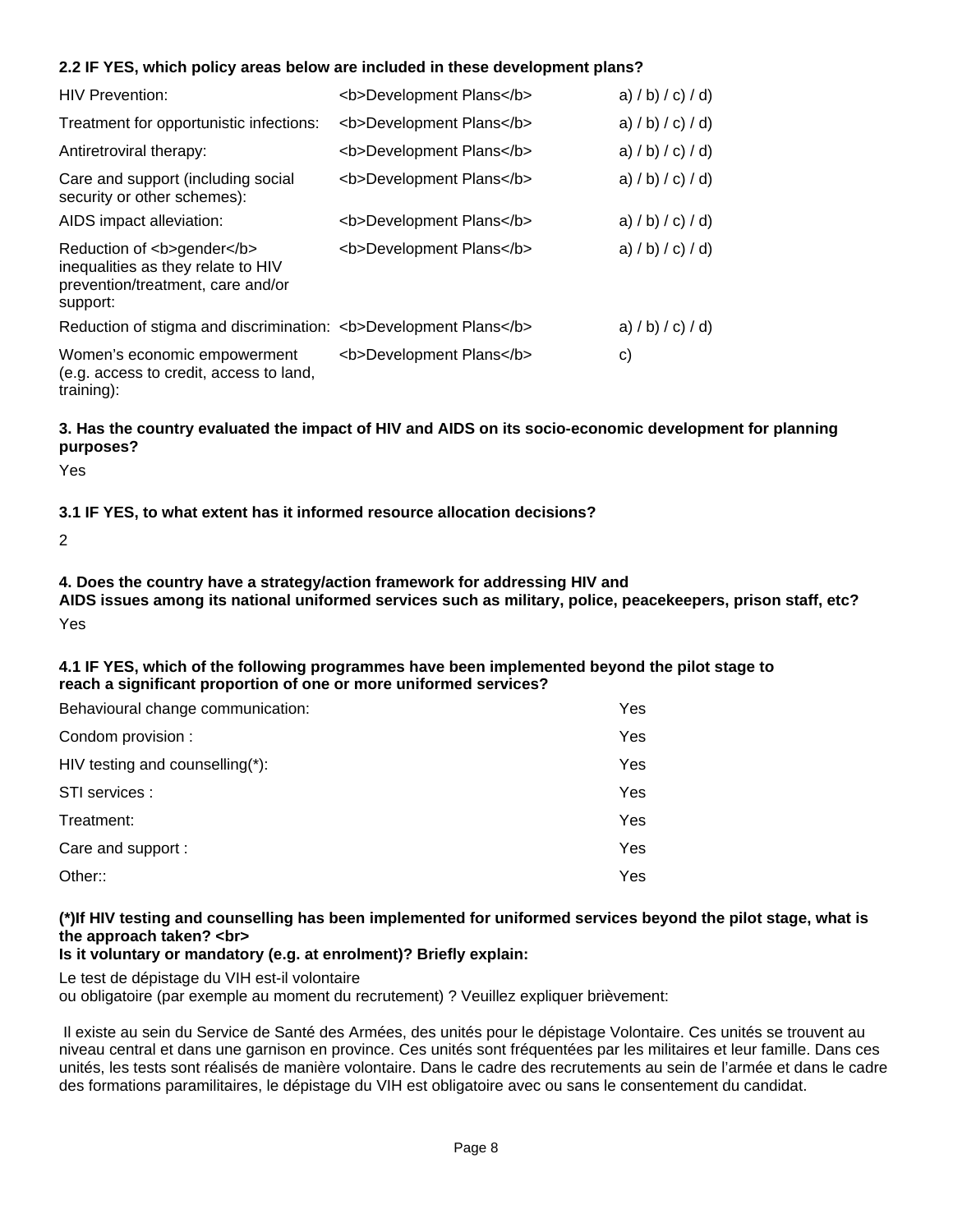**5. Has the country followed up on commitments towards universal access made during the High-Level AIDS Review in June 2006?**

Yes

**5.1 Has the National Strategic Plan/operational plan and national AIDS budget been revised accordingly?** No

**5.2 Have the estimates of the size of the main target population sub-groups been updated?**

No

**5.3 Are there reliable estimates and projected future needs of the number of adults and children requiring antiretroviral therapy?**

Estimates and projected needs

### **5.4 Is HIV and AIDS programme coverage being monitored?**

Yes

**(a) IF YES, is coverage monitored by sex (male, female)?**

No

**(b) IF YES, is coverage monitored by population sub-groups?**

No

**(c) IF YES, is coverage monitored by geographical area?**

Yes

# **IF YES, at which levels (provincial, district, other)?**

Les actions de lutte contre le VIH/SIDA sont menées de manière décentralisée. Pour cette décentralisation, un texte a été pris par le Premier Ministre afin de mettre en place des Comités préfectoraux de lutte contre le SIDA (CPLS) et un organe pour la ville de Bangui dénommé Comité de Coordination des acticités de lutte contre le SIDA de la ville de Bangui (CPLS) (Arrêté N° 02. 042 du 26 décembre 2002). Les actions sont tant bien que mal développées en fonction de la spécificité de chaque localité. Toutefois, les actions ciblant les filles libres, les PVVIH, les jeunes et les femmes sont développées dans la plupart des Préfectures.

### **5.5 Has the country developed a plan to strengthen health systems, including infrastructure, human resources and capacities, and logistical systems to deliver drugs?**

Yes

### **Overall, how would you rate strategy planning efforts in the HIV and AIDS programmes in 2007 and in 2005?**

2007: 7

2005: 6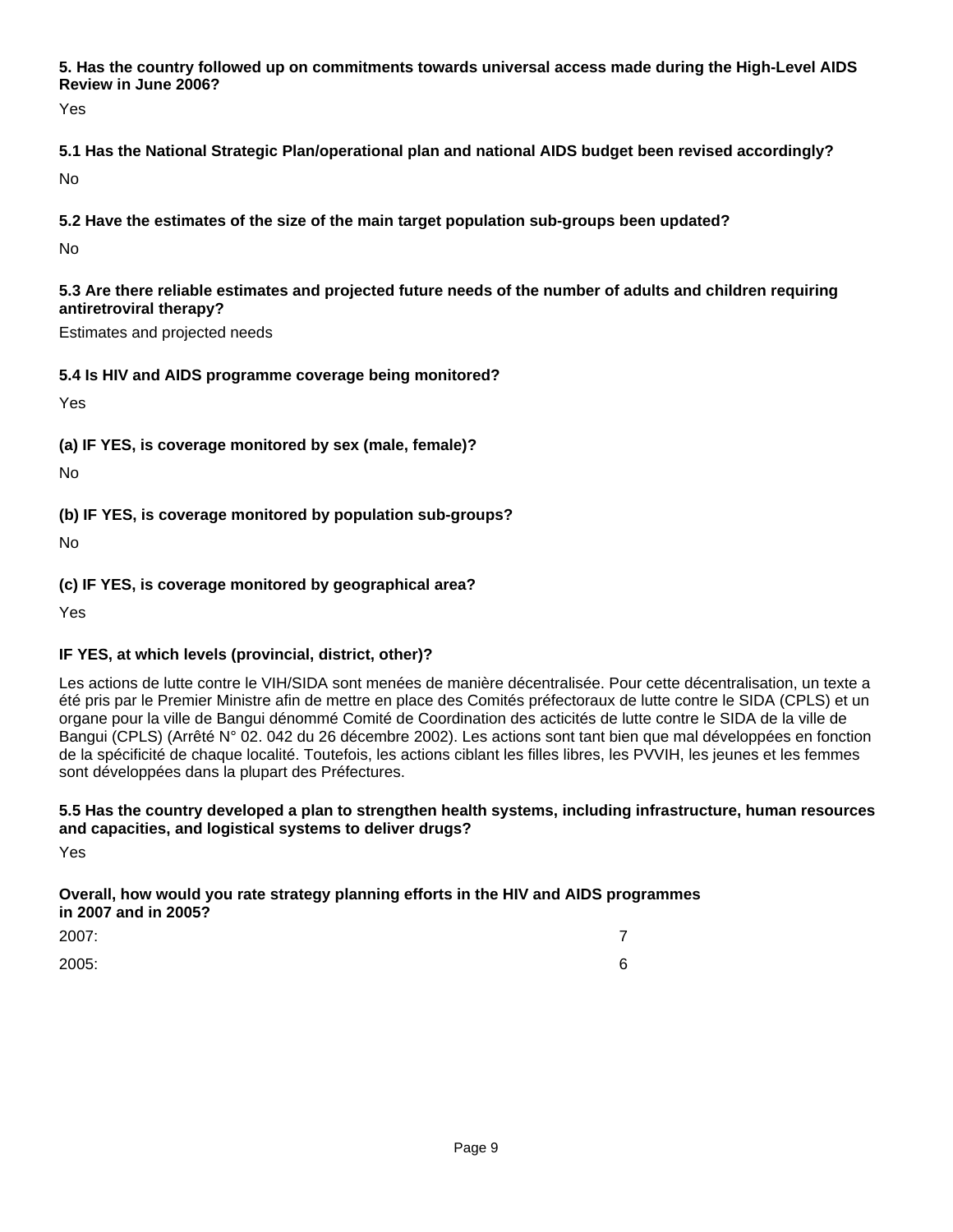### **1. Do high officials speak publicly and favourably about AIDS efforts in major domestic fora at least twice a year?**

| President/Head of government :                  | Yes |
|-------------------------------------------------|-----|
| Other high officials :                          | Yes |
| Other officials in regions and/or<br>districts: | Yes |

### **2. Does the country have an officially recognized national multisectoral AIDS management/coordination body? (National AIDS Council or equivalent)?** Yes

# **2.1 IF YES, when was it created? Year:**

2001

### **2.2 IF YES, who is the Chair?**

| Name:           | François BOZIZE                             |
|-----------------|---------------------------------------------|
| Title/Function: | Président de l République Chef de<br>l'Etat |

### **2.3 IF YES, does it:**

| have terms of reference? :                                              | Yes |
|-------------------------------------------------------------------------|-----|
| have active Government leadership<br>and participation?:                | Yes |
| have a defined membership?:                                             | Yes |
| include civil society representatives?<br>$(*)$ :                       | Yes |
| include people living with HIV?:                                        | Yes |
| include the private sector?:                                            | Yes |
| have an action plan?:                                                   | Yes |
| have a functional Secretariat? :                                        | No  |
| meet at least quarterly?:                                               | Yes |
| review actions on policy decisions<br>regularly?:                       | Yes |
| actively promote policy decisions?:                                     | Yes |
| provide opportunity for civil society to<br>influence decision-making?: | Yes |

**3. Does the country have a national AIDS body or other mechanism that promotes interaction between government, people living with HIV, civil society and the private sector for implementing HIV and AIDS strategies/ programmes?**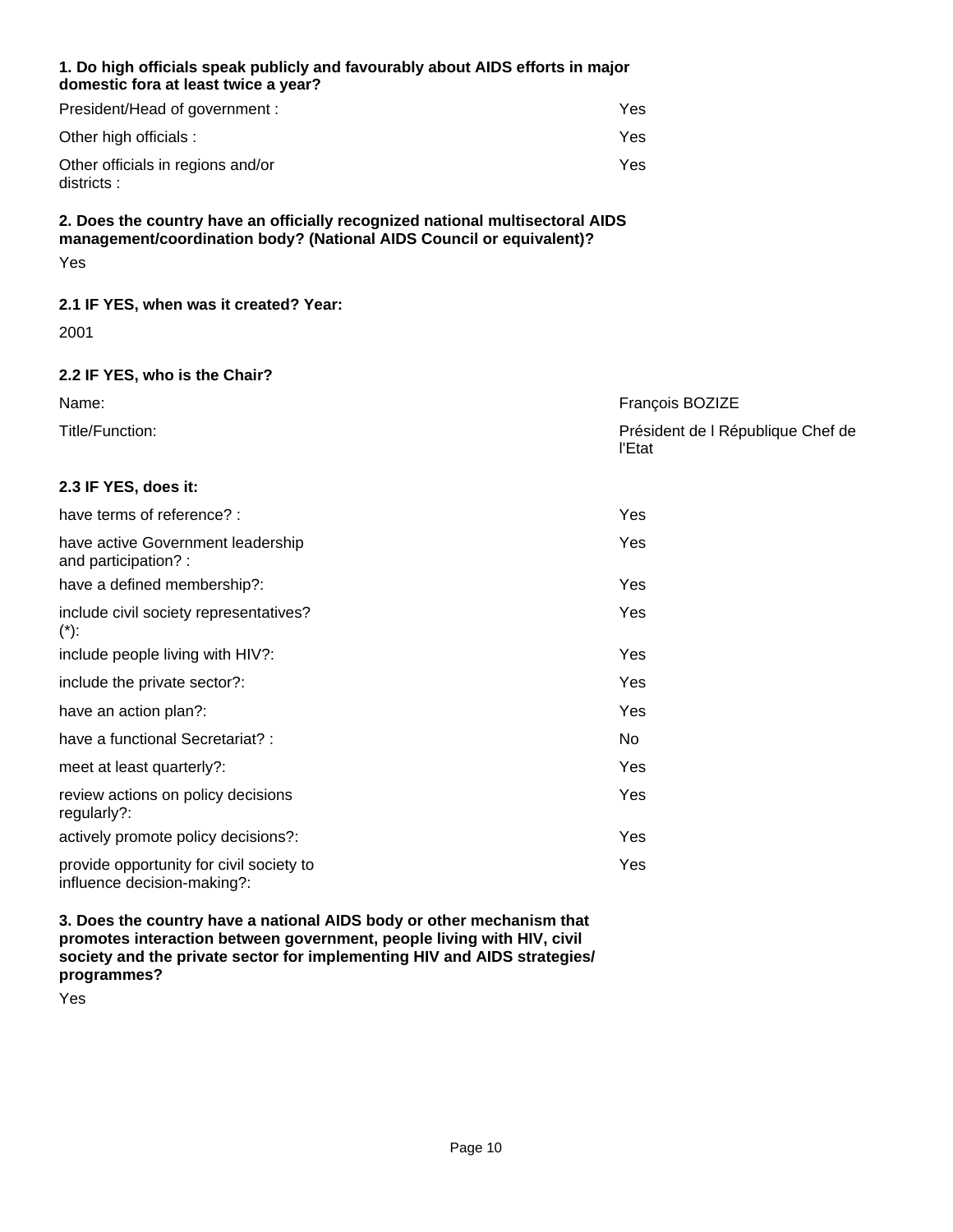### **3.1 IF YES, does it include?**

| Terms of reference:      | Yes. |
|--------------------------|------|
| Defined membership:      | Yes. |
| Action plan :            | Yes. |
| Functional Secretariat : | Yes. |
| Regular meetings (*):    | Yes. |

### **(\*)If it does include regular meetings, what is the frequency of the meetings:**

Le CNLS se réunit 1 fois par an en session ordinaire

### **IF YES, What are the main achievements?**

- 1. Validation du Cadre Stratégique 2006 2010 ;
- 2. Vulgarisation des Directives Présidentielle ;
- 3. Appui constant au Secrétariat technique ;
- 4. Plaidoyer en 2006 pour la mobilisation des ressources.

### **IF YES, What are the main challenges for the work of this body?**

Difficultés d'obtenir les ressources nécessaires pour mettre en œuvre les plans opérationnels La non appropriation par les différents acteurs des stratégies de lutte contre le SIDA a pousser le Chef de l'Etat à donner des directives à une dizaine de catégories d'acteurs et qui sert désormais de guide et d'outil pour la planification des actions.

#### **4. What percentage of the national HIV and AIDS budget was spent on activities implemented by civil society in the past year?**

40% environ

#### **5. What kind of support does the NAC (or equivalent) provide to implementing partners of the national programme, particularly to civil society organizations?**

| Information on priority needs and<br>services:     | Yes  |
|----------------------------------------------------|------|
| Technical guidance/materials:                      | Yes. |
| Drugs/supplies procurement and<br>distribution:    | Yes  |
| Coordination with other implementing<br>partners : | Yes  |
| Capacity-building:                                 | Yes. |
| Other::                                            | Yes  |
| Other::                                            | Yes  |

### **6. Has the country reviewed national policies and legislation to determine which, if any, are inconsistent with the National AIDS Control policies?**

Yes

### **6.1 IF YES, were policies and legislation amended to be consistent with the National AIDS Control policies?**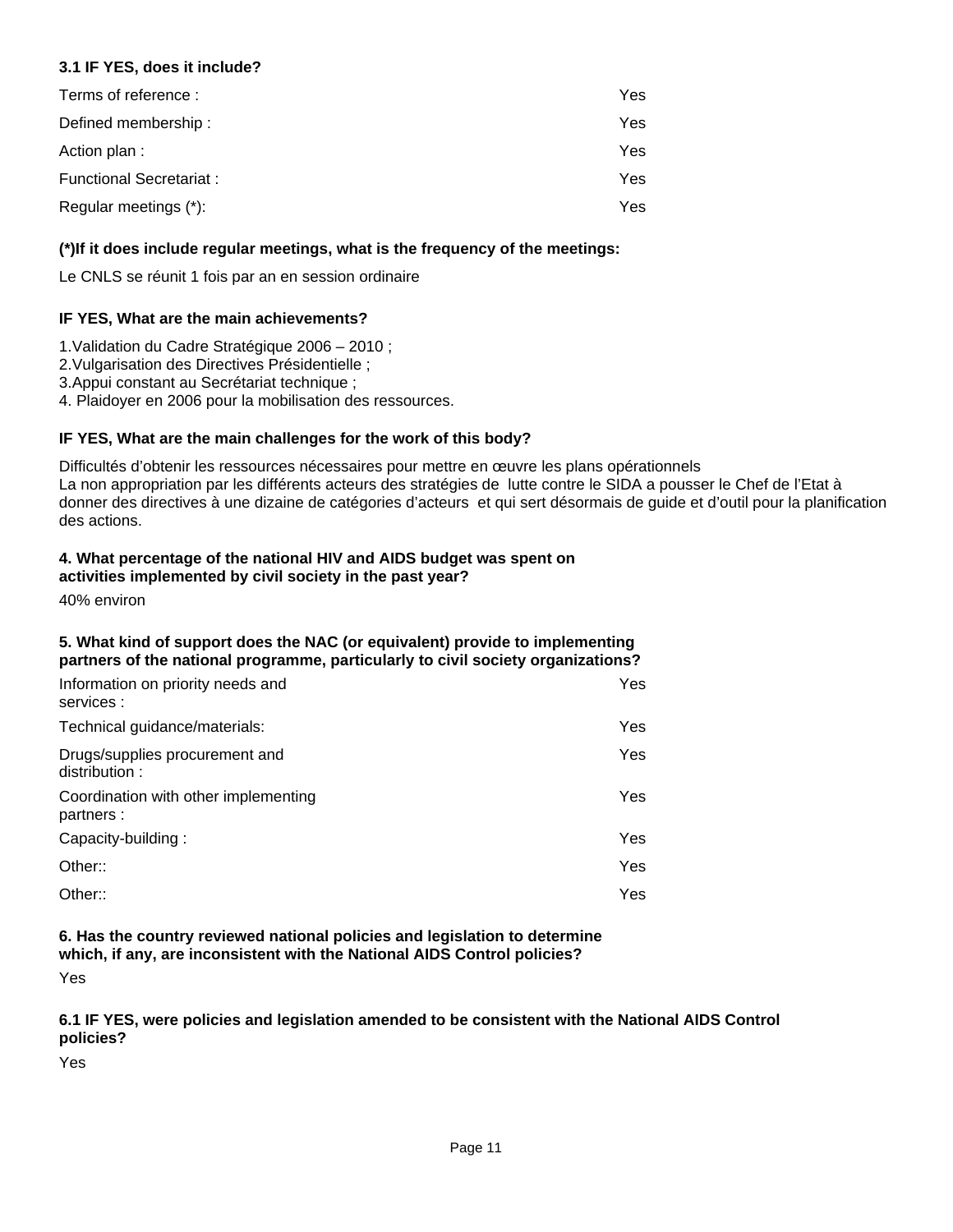#### **6.2 IF YES, which policies and legislation were amended and when?**

| $\sim$            | <b>Policy/Law</b> | Gratuité de l'accès aux ARV et au<br>dépistage du VIH   |
|-------------------|-------------------|---------------------------------------------------------|
| $\sim$<br>$\cdot$ | <b>Year</b>       | 2004                                                    |
| $\mathbf{r}$      | <b>Policy/Law</b> | Loi fixant les droits et obligation des<br><b>PVVIH</b> |
| $\blacksquare$    | <b>Year</b>       | 2006                                                    |

**Overall, how would you rate the political support for the HIV and AIDS programmes in 2007 and in 2005?**

| 2007: |  |
|-------|--|
| 2005: |  |

**1. Does the country have a policy or strategy that promotes information, education and communication (IEC) on HIV to the general population?** Yes

### **1.1 IF YES, what key messages are explicitly promoted?**

Be sexually abstinent:

Delay sexual debut:

Be faithful:

Reduce the number of sexual partners:

Use condoms consistently:

Engage in safe(r) sex:

Avoid commercial sex:

Abstain from injecting drugs:

Use clean needles and syringes:

Fight against violence against women:

Greater acceptance and involvement of people living with HIV:

### **1.2 In the last year, did the country implement an activity or programme to promote accurate reporting on HIV by the media?**

Yes

### **2. Does the country have a policy or strategy promoting HIV-related reproductive and sexual health education for young people?**

Yes

### **2.1 Is HIV education part of the curriculum in**

| primary schools? :  | Yes  |
|---------------------|------|
| secondary schools?: | Yes. |
| teacher training? : | Yes. |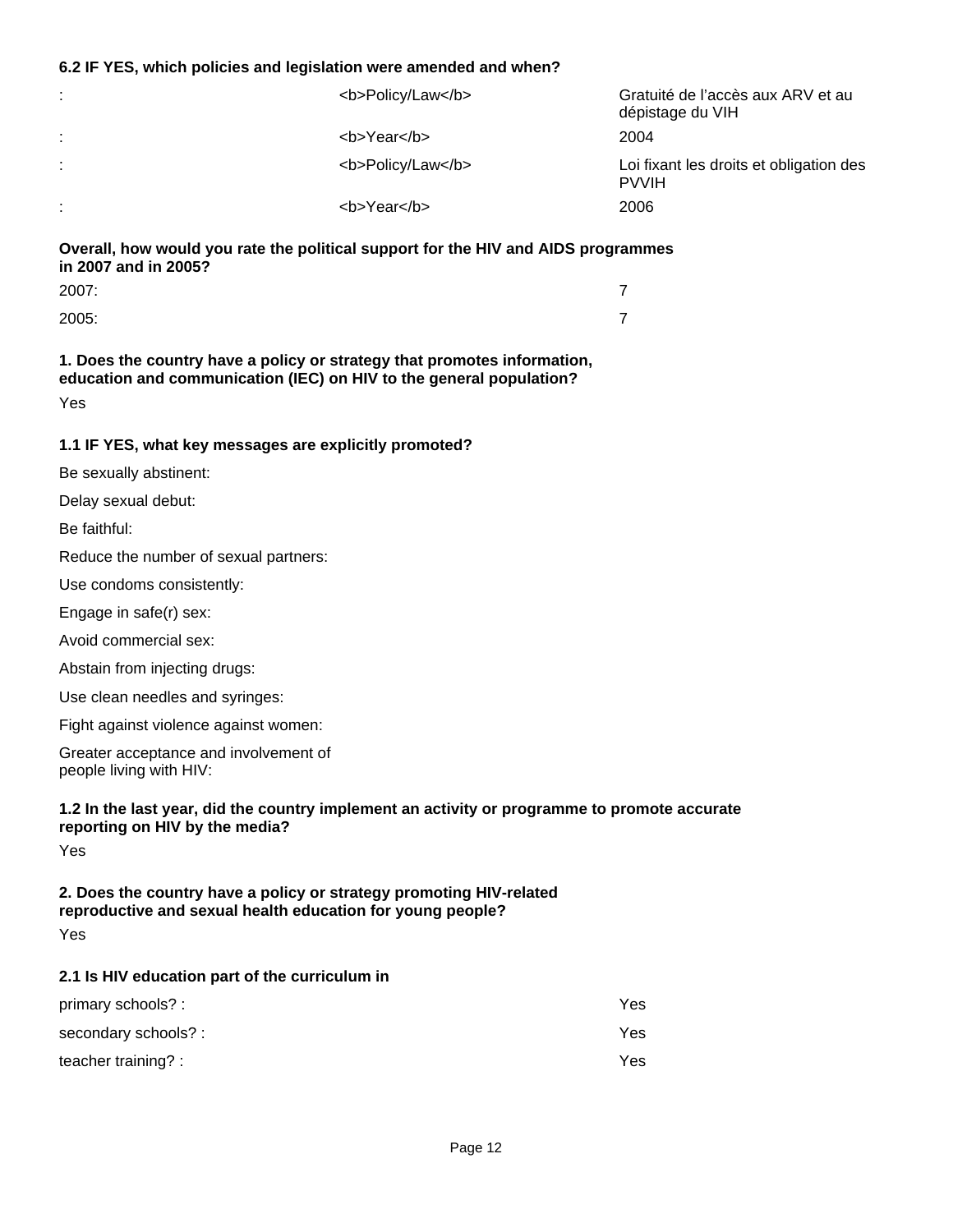**2.2 Does the strategy/curriculum provide the same reproductive and sexual health education for young men and young women?**

Yes

### **2.3 Does the country have an HIV education strategy for out-of-school young people?**

Yes

### **3. Does the country have a policy or strategy to promote information, education and communication (IEC) and other preventive health interventions for vulnerable sub-populations?**

Yes

#### **3.1 IF YES, which sub-populations and what elements of HIV prevention do the policy/strategy address?**

| Targeted information on risk reduction<br>and HIV education:  | Sex workers               |
|---------------------------------------------------------------|---------------------------|
| Targeted information on risk reduction<br>and HIV education:  | Other sub-populations (*) |
| Stigma & discrimination reduction:                            | Other sub-populations (*) |
| Condom promotion:                                             | Sex workers               |
| Condom promotion:                                             | Other sub-populations (*) |
| HIV testing & counselling:                                    | Sex workers               |
| HIV testing & counselling:                                    | Other sub-populations (*) |
| Reproductive health, including STI<br>prevention & treatment: | Sex workers               |
| Reproductive health, including STI<br>prevention & treatment: | Other sub-populations (*) |
| Vulnerability reduction (e.g. income<br>generation):          | Sex workers               |
| Drug substitution therapy:                                    | Sex workers               |

### **Overall, how would you rate policy efforts in support of HIV prevention in 2007 and in 2005?**

| 2007: |   |
|-------|---|
| 2005: | 6 |

### **Comments on progress made in policy efforts in support of HIV prevention since 2005:**

Dans le cadre de l'accélération de la prévention, des actions qui ont pris de l'essor concernent surtout la promotion du dépistage dans les Formations Sanitaires et l'extension de la promotion des préservatifs dans les Préfectures. Un accent particulier est mis en fin 2007 sur la promotion des préservatifs féminins avec l'implication des femmes leaders telle que la Première Dame de Centrafrique. Par contre les grandes campagnes de mobilisation qui ont été menées en 2004 et 2005 n'ont pu être réalisées ces deux dernières années par manque de moyen financier

### **4. Has the country identified the districts (or equivalent geographical/ decentralized level) in need of HIV prevention programmes?**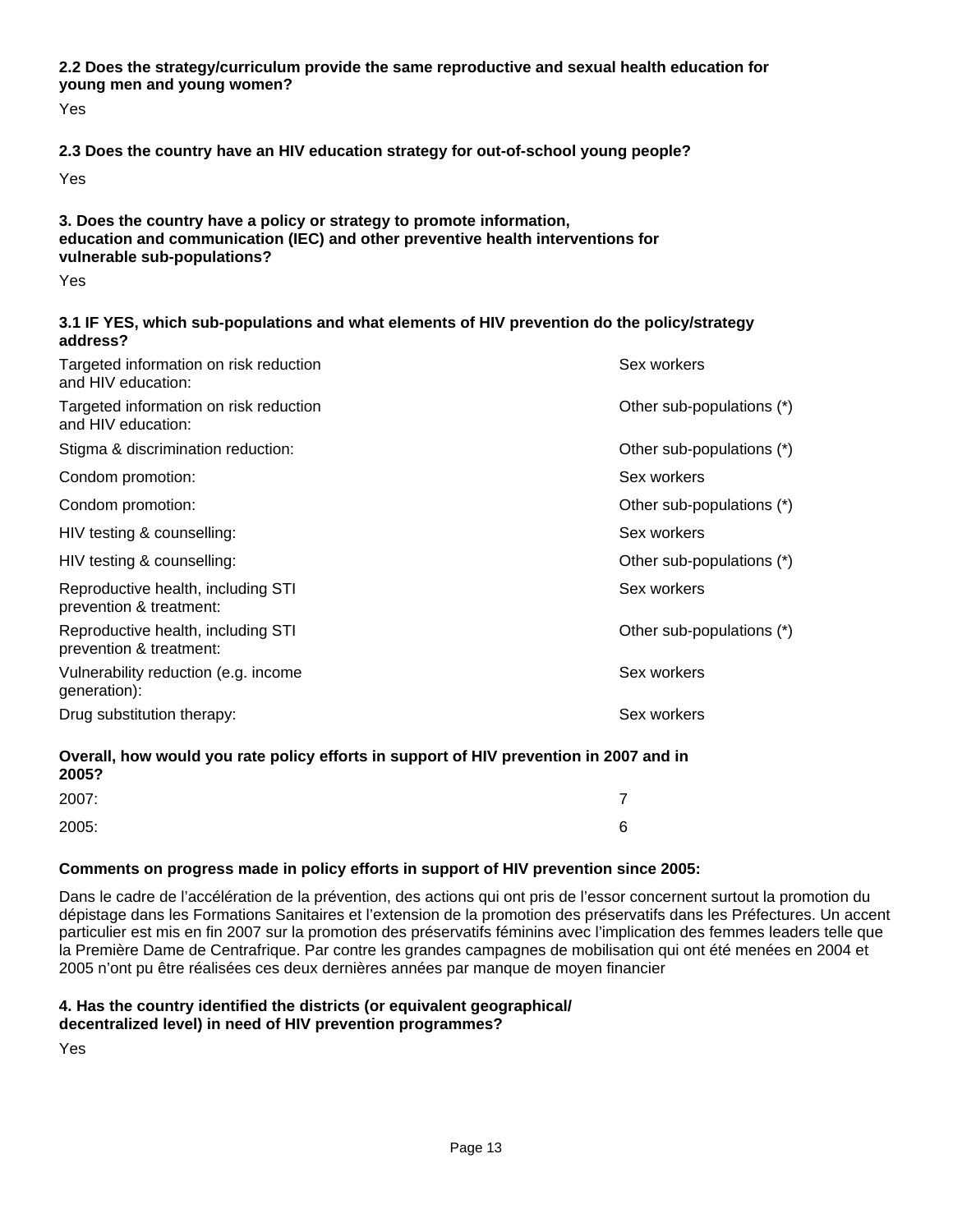### **IF YES, to what extent have the following HIV prevention programmes been implemented in identified districts\* in need?**

| Blood safety:                                                         | <b>The activity is available in</b> | <b>some</b> districts* in need |
|-----------------------------------------------------------------------|-------------------------------------|--------------------------------|
| Universal precautions in health care<br>settings:                     | <b>The activity is available in</b> | <b>all</b> districts* in need  |
| Prevention of mother-to-child<br>transmission of HIV:                 | <b>The activity is available in</b> | <b>most</b> districts* in need |
| IEC on risk reduction:                                                | <b>The activity is available in</b> | <b>all</b> districts* in need  |
| IEC on stigma and discrimination<br>reduction:                        | <b>The activity is available in</b> | <b>all</b> districts* in need  |
| Condom promotion:                                                     | <b>The activity is available in</b> | <b>all</b> districts* in need  |
| HIV testing & counselling:                                            | <b>The activity is available in</b> | <b>all</b> districts* in need  |
| Risk reduction for sex workers:                                       | <b>The activity is available in</b> | <b>some</b> districts* in need |
| Programmes for other vulnerable<br>subpopulations:                    | <b>The activity is available in</b> | <b>some</b> districts* in need |
| Reproductive health services including<br>STI prevention & treatment: | <b>The activity is available in</b> | <b>all</b> districts* in need  |
| School-based AIDS education for<br>young people:                      | <b>The activity is available in</b> | <b>most</b> districts* in need |
| Programmes for out-of-school young<br>people:                         | <b>The activity is available in</b> | <b>all</b> districts* in need  |
| HIV prevention in the workplace:                                      | <b>The activity is available in</b> | <b>some</b> districts* in need |

#### **Overall, how would you rate the efforts in the implementation of HIV prevention programmes in 2007 and in 2005?**

| 2007: |   |
|-------|---|
| 2005: | 6 |
| 2007: | 7 |
| 2005: | 6 |

**1. Does the country have a policy or strategy to promote comprehensive HIV treatment, care and support? (Comprehensive care includes, but is not limited to, treatment, HIV testing and counselling, psychosocial care, and home and community-based care).**

Yes

**1.1 IF YES, does it give sufficient attention to barriers for women, children and most-at-risk populations?** No

**2. Has the country identified the districts (or equivalent geographical/decentralized level) in need of HIV and AIDS treatment, care and support services?**

Yes

#### **IF YES, to what extent have the following HIV and AIDS treatment, care and support services been implemented in the identified districts\* in need?**

| Antiretroviral therapy: | $5$ $6$ $6$ $6$ $7$ $1$ $8$ $1$ $1$ $1$ $1$ $1$ $1$ | <b>most</b> districts* in need |
|-------------------------|-----------------------------------------------------|--------------------------------|
| Nutritional care:       | $5$ $6$ $6$ $6$ $7$ $1$ $8$ $1$ $1$ $1$ $1$ $1$ $1$ | <b>some</b> districts* in need |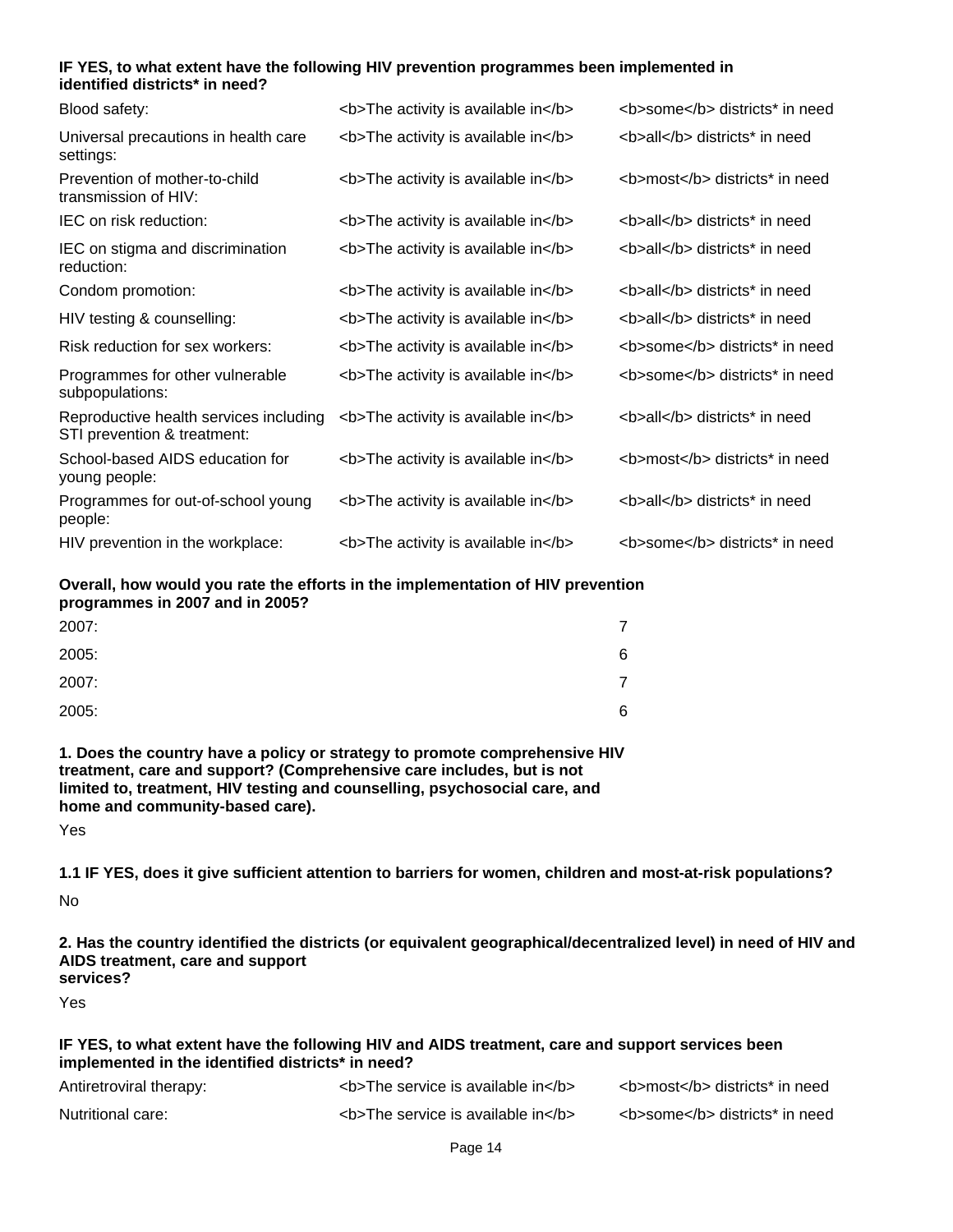| Paediatric AIDS treatment:                                                                         | <b>The service is available in</b> | <b>some</b> districts* in need |
|----------------------------------------------------------------------------------------------------|------------------------------------|--------------------------------|
| Sexually transmitted infection<br>management:                                                      | <b>The service is available in</b> | <b>all</b> districts* in need  |
| Psychosocial support for people living<br>with HIV and their families:                             | <b>The service is available in</b> | <b>all</b> districts* in need  |
| Home-based care:                                                                                   | <b>The service is available in</b> | <b>some</b> districts* in need |
| Palliative care and treatment of<br>common HIV-related infections:                                 | <b>The service is available in</b> | <b>some</b> districts* in need |
| HIV testing and counselling for TB<br>patients:                                                    | <b>The service is available in</b> | <b>some</b> districts* in need |
| TB screening for HIV-infected people:                                                              | <b>The service is available in</b> | <b>some</b> districts* in need |
| Cotrimoxazole prophylaxis in HIV-<br>infected people:                                              | <b>The service is available in</b> | <b>most</b> districts* in need |
| Post-exposure prophylaxis (e.g.<br>occupational exposures to HIV, rape):                           | <b>The service is available in</b> | <b>all</b> districts* in need  |
| HIV treatment services in the<br>workplace or treatment referral systems<br>through the workplace: | <b>The service is available in</b> | <b>some</b> districts* in need |
| HIV care and support in the workplace<br>(including alternative working<br>arrangements):          | <b>The service is available in</b> | <b>some</b> districts* in need |
| Other services::                                                                                   | <b>The service is available in</b> | <b>some</b> districts* in need |
| Antiretroviral therapy:                                                                            | <b>The service is available in</b> | <b>most</b> districts* in need |
| Nutritional care:                                                                                  | <b>The service is available in</b> | <b>some</b> districts* in need |
| Paediatric AIDS treatment:                                                                         | <b>The service is available in</b> | <b>some</b> districts* in need |
| Sexually transmitted infection<br>management:                                                      | <b>The service is available in</b> | <b>all</b> districts* in need  |
| Psychosocial support for people living<br>with HIV and their families:                             | <b>The service is available in</b> | <b>all</b> districts* in need  |
| Home-based care:                                                                                   | <b>The service is available in</b> | <b>some</b> districts* in need |
| Palliative care and treatment of<br>common HIV-related infections:                                 | <b>The service is available in</b> | <b>some</b> districts* in need |
| HIV testing and counselling for TB<br>patients:                                                    | <b>The service is available in</b> | <b>some</b> districts* in need |
| TB screening for HIV-infected people:                                                              | <b>The service is available in</b> | <b>some</b> districts* in need |
| TB preventive therapy for HIV-infected<br>people:                                                  | <b>The service is available in</b> | <b>some</b> districts* in need |
| Cotrimoxazole prophylaxis in HIV-<br>infected people:                                              | <b>The service is available in</b> | <b>most</b> districts* in need |
| Post-exposure prophylaxis (e.g.<br>occupational exposures to HIV, rape):                           | <b>The service is available in</b> | <b>all</b> districts* in need  |
| HIV treatment services in the<br>workplace or treatment referral systems<br>through the workplace: | <b>The service is available in</b> | <b>some</b> districts* in need |
| HIV care and support in the workplace<br>(including alternative working                            | <b>The service is available in</b> | <b>some</b> districts* in need |

arrangements):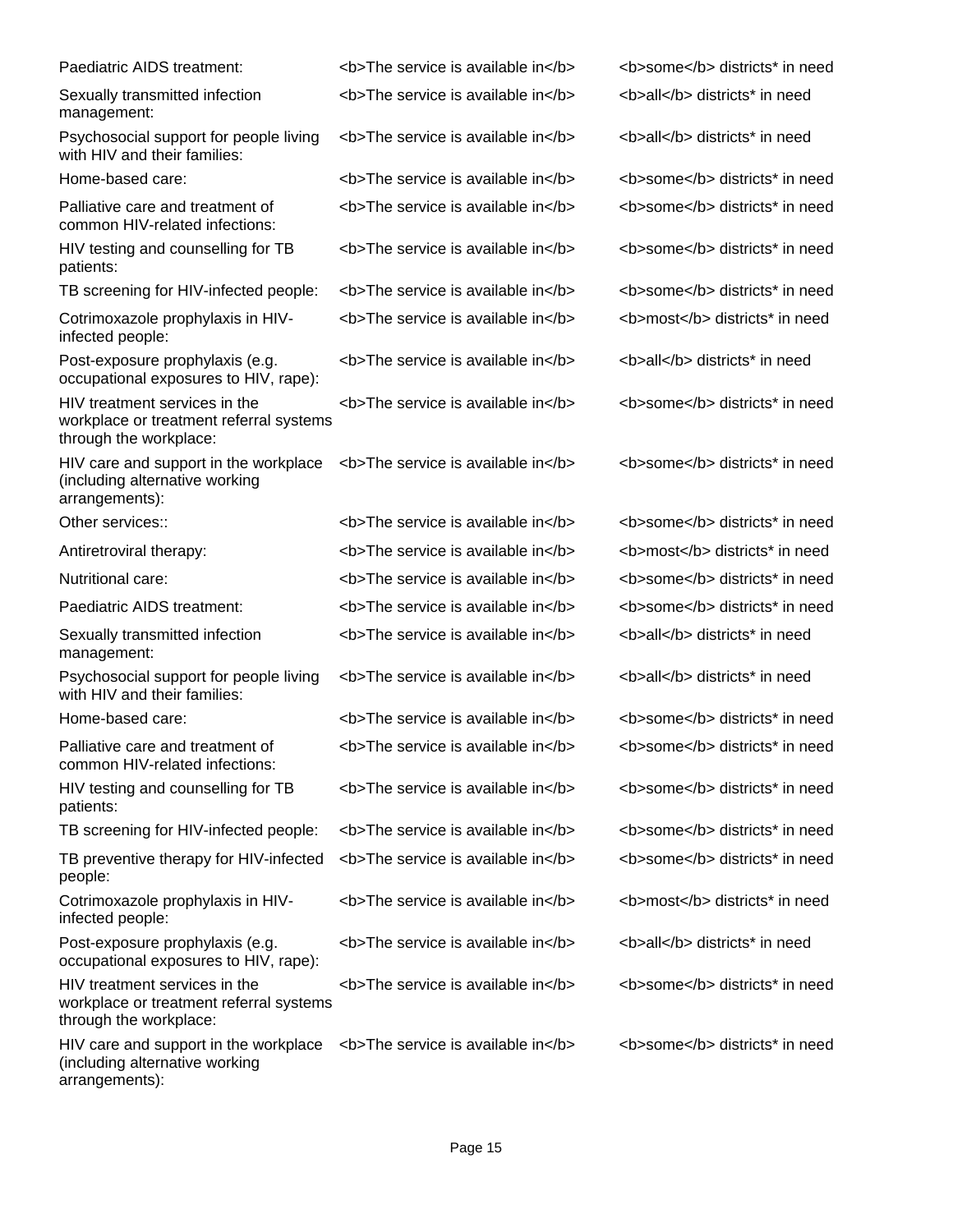**3. Does the country have a policy for developing/using generic drugs or parallel importing of drugs for HIV?**

Yes

### **4. Does the country have access to regional procurement and supply management mechanisms for critical commodities, such as antiretroviral drugs, condoms, and substitution drugs?**

Yes

### **4.1 IF YES, for which commodities?:**

Antirétriviraux, médicaments pour le traitement des Infections Opportunistes, préservatifs]

### **Overall, how would you rate the efforts in the implementation of HIV treatment, care and support services in 2007 and in 2005?**

| 2007: | 6 |
|-------|---|
| 2005: | 3 |

### **Comments on progress made since 2005:**

Les ressources mobilisées ces dernières années auprès du Fonds Mondial et du PAM ont permis de développer d'importantes actions de prise en charge médicale, scolaire , alimentaire et d'appuyer les foyers en charge des OEV en matière d'Activités Génératrices de Revenu (AGR). Toutefois il est à noter que malgré ces actions le taux de couverture reste encore bas eu égard au nombre important d'OEV vivant dans les foyers qui sont eux-mêmes très démunis.

# **5. Does the country have a policy or strategy to address the additional HIV- or**

**AIDS-related needs of orphans and other vulnerable children (OVC)?**

Yes

**5.1 IF YES, is there an operational definition for OVC in the country?**

Yes

### **5.2 IF YES, does the country have a national action plan specifically for OVC?**

Yes

### **5.3 IF YES, does the country have an estimate of OVC being reached by existing interventions?**

Yes

# **IF YES, what percentage of OVC is being reached?**

20%

### **Overall, how would you rate the efforts to meet the needs of orphans and other vulnerable children?**

| 2007: | 6      |
|-------|--------|
| 2005: | ົ<br>د |

# **1. Does the country have one national Monitoring and Evaluation (M&E) plan?**

In Progress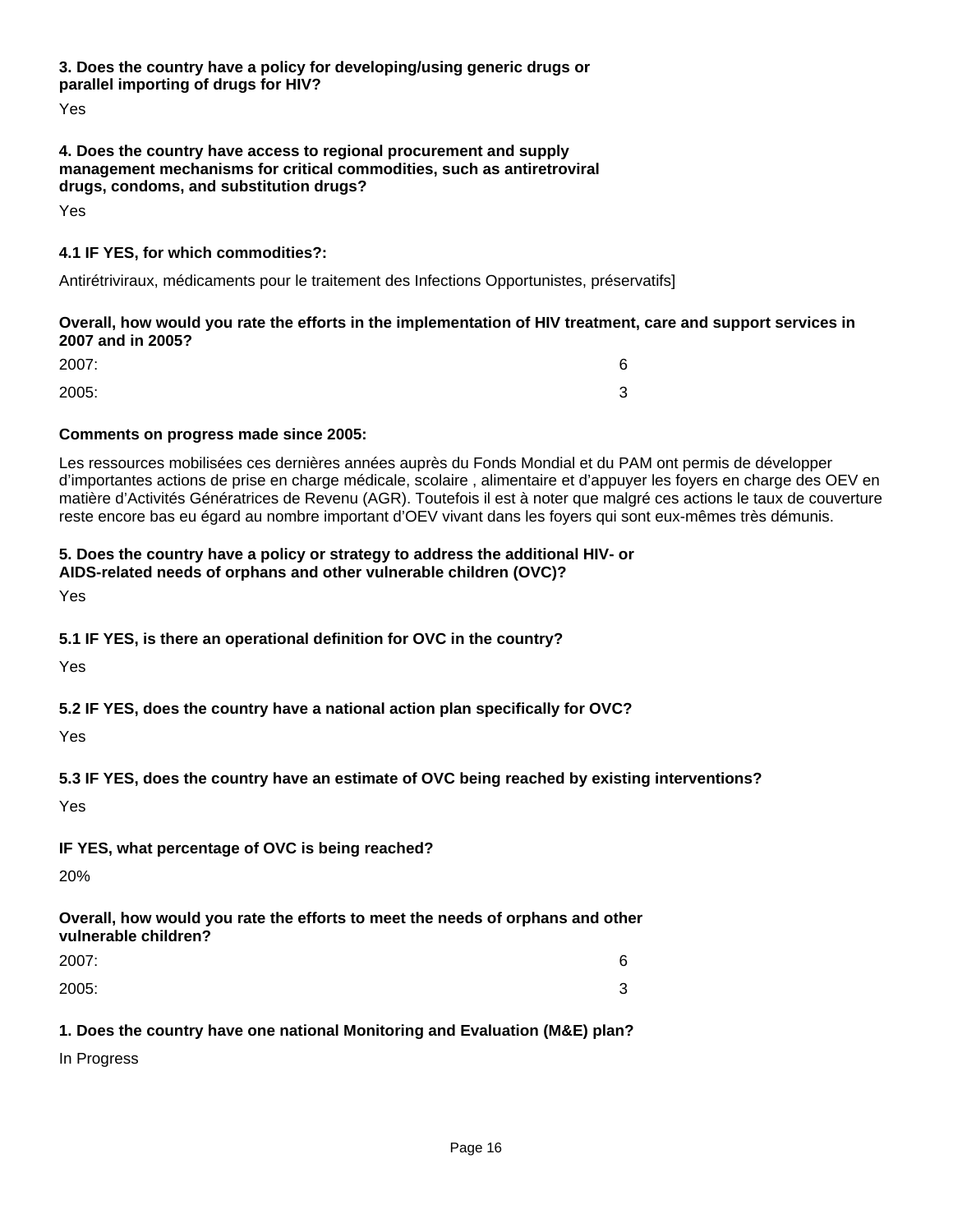**1.1. IF YES, was the M&E plan endorsed by key partners in M&E?**

Yes

### **1.2. IF YES, was the M&E plan developed in consultation with civil society, including people living with HIV?**

Yes

### **1.3. IF YES, have key partners aligned and harmonized their M&E requirements (including indicators) with the national M&E plan?**

Yes, but only some partners

### **2. Does the Monitoring and Evaluation plan include?**

| a data collection and analysis strategy :                 | Yes.       |
|-----------------------------------------------------------|------------|
| behavioural surveillance :                                | <b>Yes</b> |
| HIV surveillance :                                        | <b>Yes</b> |
| a well-defined standardized set of<br>indicators:         | Yes.       |
| guidelines on tools for data collection :                 | Yes.       |
| a strategy for assessing quality and<br>accuracy of data: | Yes.       |
| a data dissemination and use strategy :                   | Yes        |

### **3. Is there a budget for the M&E plan?**

Yes

### **IF YES, Years covered:**

2008-2012

### **3.1 IF YES, has funding been secured?**

No

# **4. Is there a functional M&E Unit or Department?**

Yes

### **4.1 IF YES, is the M&E Unit/Department based**

in the NAC (or equivalent)? : Yes

### **4.2 IF YES, how many and what type of permanent and temporary professional staff are working in the M&E Unit/Department? <br><br> Number of permanent staff:**

2

### **Number of temporary staff:**

0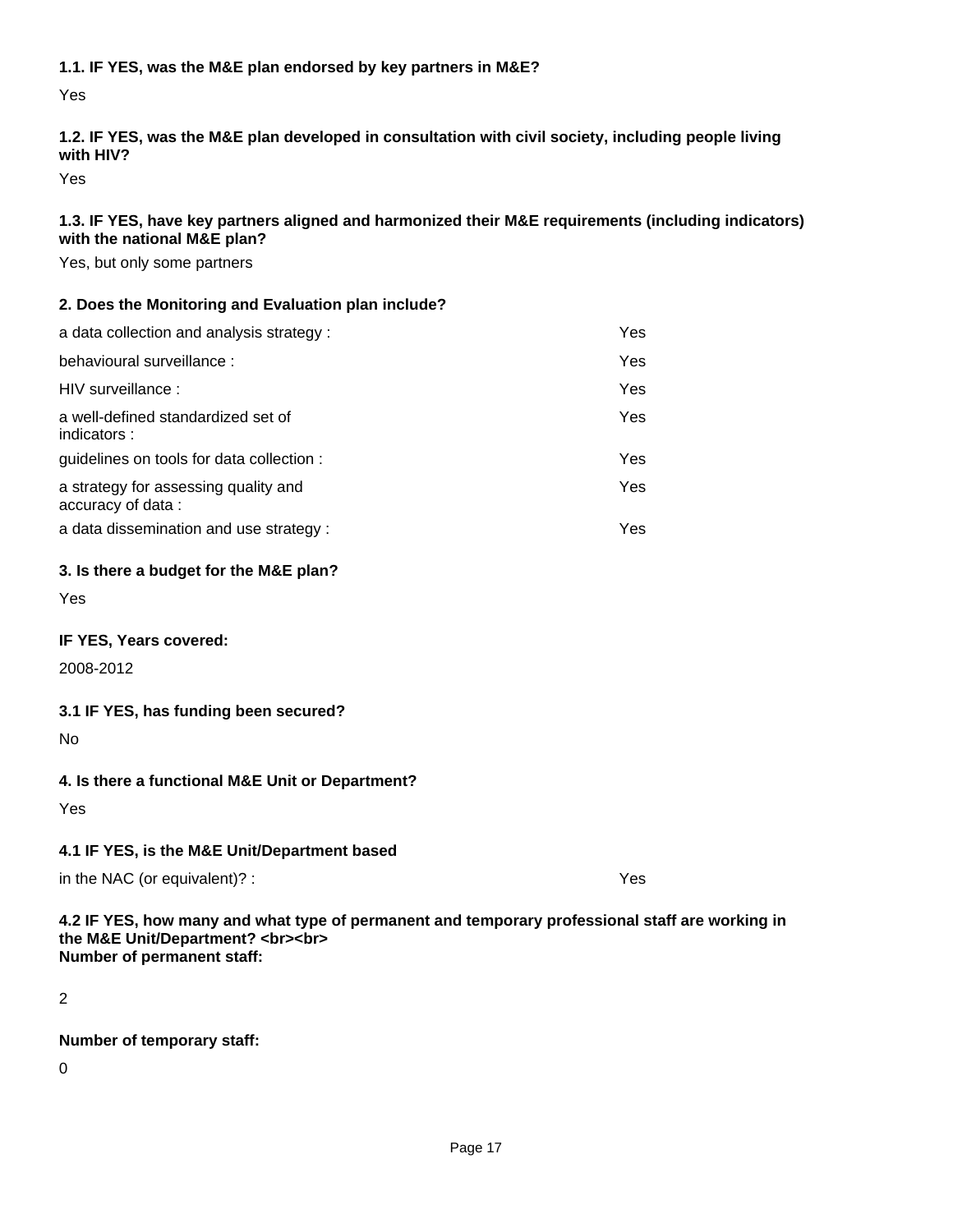### **4.3 IF YES, are there mechanisms in place to ensure that all major implementing partners submit their M&E data/reports to the M&E Unit/Department for review and consideration in the country's national reports?**

Yes

### **4.4 IF YES, to what degree do UN, bi-laterals, and other institutions share their M&E results?**

2

#### **5. Is there an M&E Committee or Working Group that meets regularly to coordinate M&E activities?**

Yes, but meets irregularly

### **IF YES, Date last meeting:**

Août 2007

### **5.1 Does it include representation from civil society, including people living with HIV?**

Yes

#### **IF YES, describe the role of civil society representatives and people living with HIV in the working group**

Ils participent au même titre que les autres membres dans les réflexions permettant d'améliorer les stratégies de suivi et Evaluation. De plus ils contribuent dans la définition des indicateurs permettant de mesurer les actions développées par la société civile et dans l'orientation à donner pour assurer une meilleure collecte des données.

### **6. Does the M&E Unit/Department manage a central national database?**

No

### **6.3 Is there a functional Health Information System (HIS)?**

| National level:         | Yes |
|-------------------------|-----|
| Sub-national level (*): | Yes |

### **(\*)If there is a functional sub-national HIS, at what level(s) does it function?**

[Au niveau des Préfectures Sanitaires] Les données traitées au niveau des Préfectures proviennent de Centre de santé. Leur transmission est faite sous la responsabilité du Chef de Centre de santé

### **6.4 Does the country publish at least once a year an M&E report on HIV, including HIV surveillance data?**

Yes

### **7. To what extent are M&E data used in planning and implementation?**

 $\mathcal{D}$ 

### **What are examples of data use?**

Données de morbidité et de mortalité liées au VIH/SIDA Données sur le niveau d'implication des secteurs dans la lutte contre le SIDA Quantité de préservatifs distribués Nombre de PVVIH sous ARV et sous CTM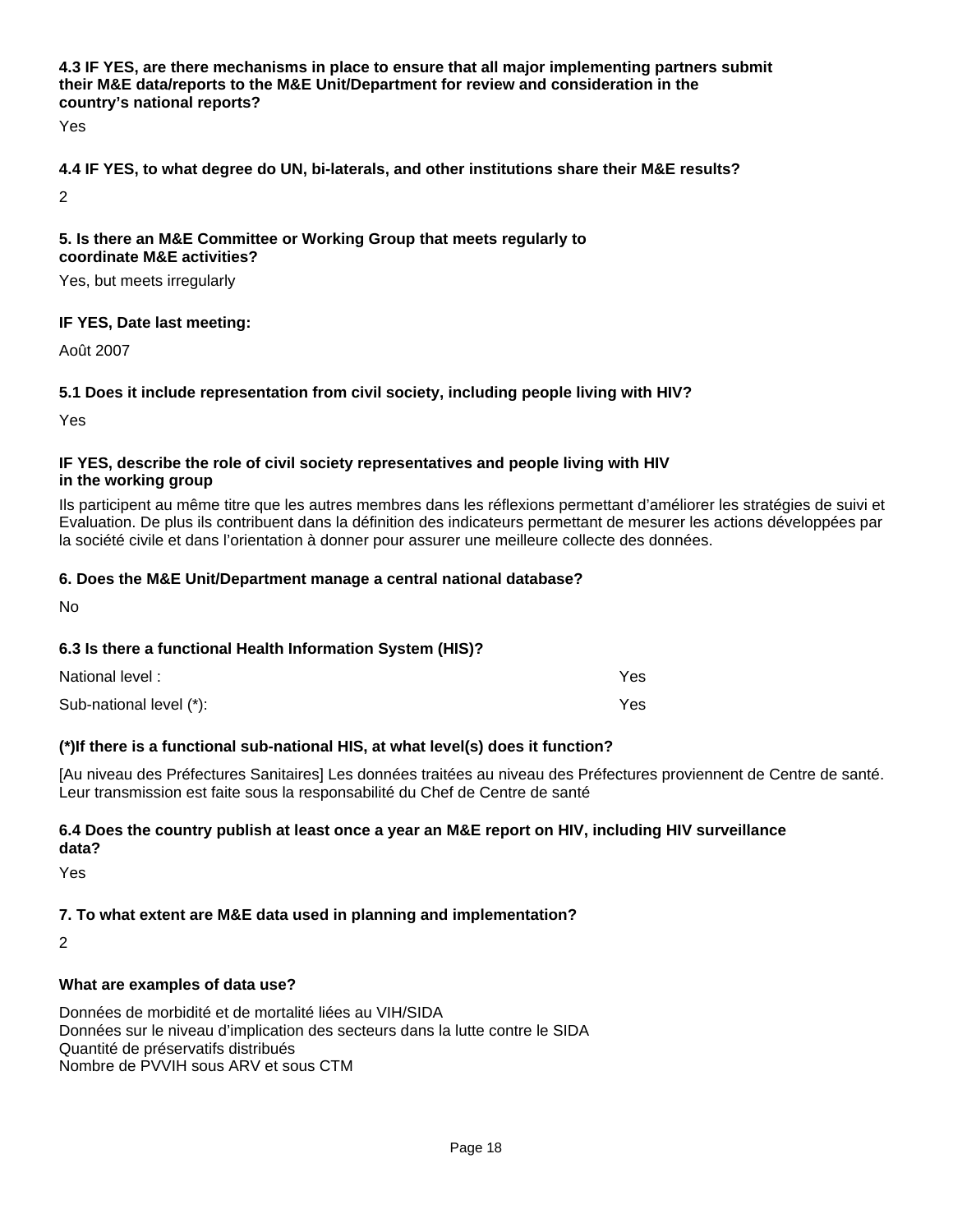### **What are the main challenges to data use?**

Leur fiabilité, certaines données sont parcellaires

#### **8. In the last year, was training in M&E conducted**

| At national level? : | No |
|----------------------|----|
|----------------------|----|

# **Overall, how would you rate the M&E efforts of the AIDS programme in 2007 and in 2005?**

| 2007: | 5 |
|-------|---|
| 2005: | 3 |

### **Comments on progress made in M&E since 2005:**

Depuis 2005, de plus en plus, les Autorités reconnaissent l'importance du Suivi et Evaluation et accorde une attention soutenue. Un plan National de Suivi et Evaluation budgétisé est en cours de validation incluant la stratégie de collecte, la surveillance comportementale, la stratégie pour évaluer la qualité et la complétude des données.

Au cours de ces deux dernières années, l'enquête à indicateurs multiples couplée avec la sérologie VIH, la sérosurveillance et certaines données de suivi des programmes ont permis de mesurer les progrès accomplis.

Les logiciels mis au point par l'ONUSIDA, l'OMS et Future Group (EPP et Spectrum) sont d'un grand secours pour les estimations faites dans un but programmatique.

### **1. Does the country have laws and regulations that protect people living with HIV against discrimination? (such as general non-discrimination provisions or provisions that specifically mention HIV, focus on schooling, housing, employment, health care etc.)**

Yes

### **1.1 IF YES, specify:**

[Loi N°06.030 du 12 septembre 2006 fixant les droits et obligations des personnes vivant avec le VIH/SIDA]

### **2. Does the country have non-discrimination laws or regulations which specify protections for vulnerable sub-populations?**

Yes

### **2.1 IF YES, for which sub-populations?**

| Women:                        | Yes |
|-------------------------------|-----|
| Young people :                | Yes |
| IDU:                          | No  |
| MSM:                          | No  |
| Sex Workers:                  | No  |
| Prison inmates :              | Yes |
| Migrants/mobile populations : | No  |
| Other::                       | Yes |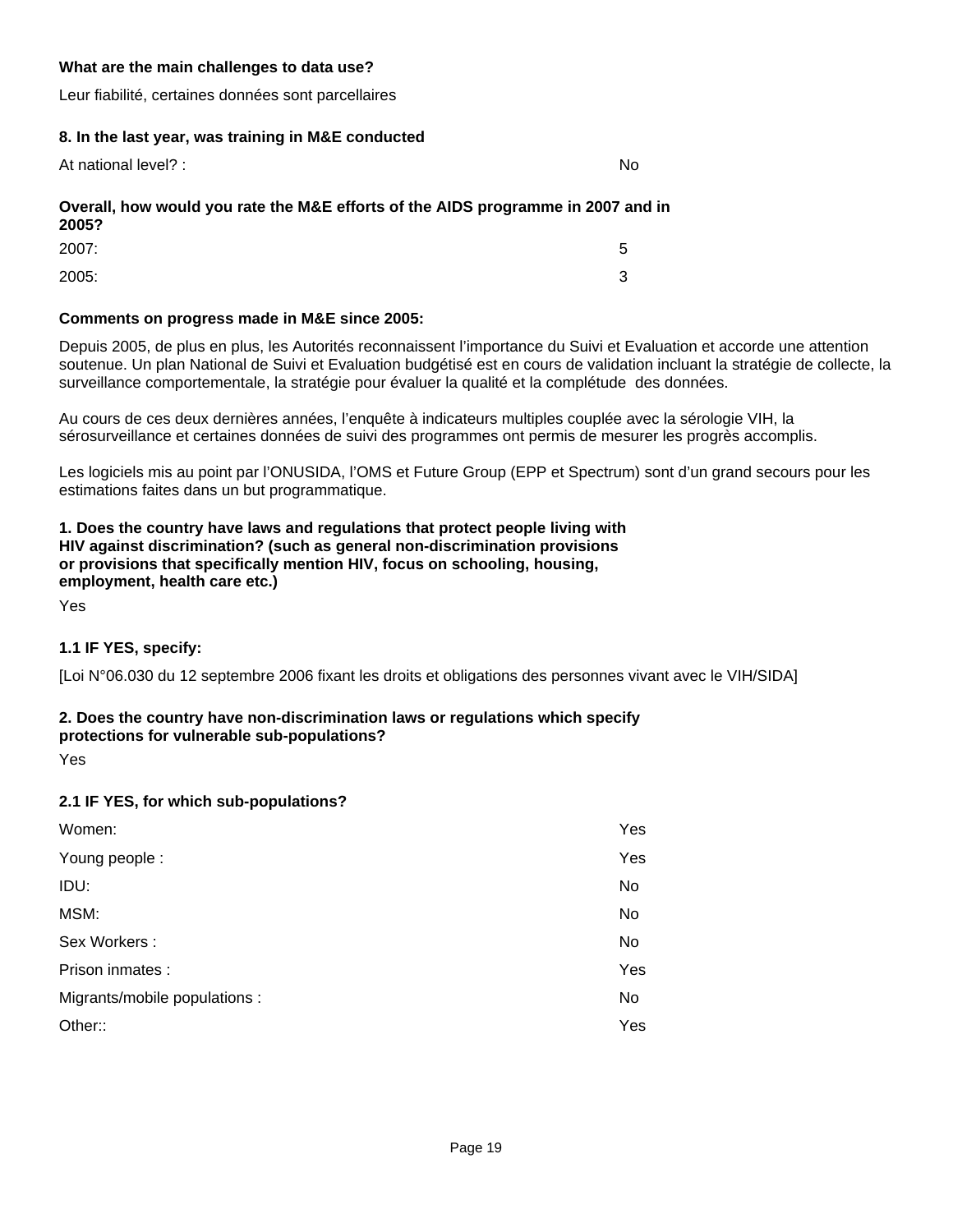### **IF YES, Briefly explain what mechanisms are in place to ensure these laws are implemented:**

Il existe un comité interministériel crée par arrêté n° 006 du 3 Déc. 1997 dénommé «Comité National de lutte contre les pratiques traditionnelles néfastes à la santé de la femme et de la petite fille et des violences à leur égard » placé sous la tutelle du Ministre des affaires sociales qui n'est plus opérationnel en raison du manque de moyens. Ce comité a pour attributions entre autres :

- Collecter toutes les données relatives aux pratiques traditionnelles affectant la santé de la femme et de la petite fille et les violences faites aux femmes

- Recenser, évaluer et diffuser tous les instruments juridiques existant qui assurent la protection de la femme et de la petite fille contre ces pratiques et violences

- de dénoncer toute forme ou tentatives de pratiques traditionnelles néfastes et de violences sur la femme et la petite fille…

En dehors de ce comité, il existe les mécanismes traditionnels pour assurer l'application des lois que sont la police judiciaire et les cours et tribunaux qui existent tant à Bangui que dans toutes les préfectures de la RCA.

#### **3. Does the country have laws, regulations or policies that present obstacles to effective HIV prevention, treatment, care and support for vulnerable sub-populations?**

No

### **4. Is the promotion and protection of human rights explicitly mentioned in any HIV policy or strategy?**

Yes

### **5. Is there a mechanism to record, document and address cases of discrimination experienced by people living with HIV and/or most-at-risk populations?**

Yes

### **IF YES, briefly describe this mechanism**

Pour documenter et traiter les cas de discrimination, en dehors du rôle habituel de la justice, il a été mise en place en 1996 une organisation dénommée Réseau Centrafricain sur l'Ethique, le Droit et le VIH (RCED). Cette organisation s'est beaucoup investie dans le traitement des cas de discrimination à l'égard des Personnes infectées et affectées par le VIH. Les rapports sur les actions menées sont transmis régulièrement au Secrétariat Technique du CNLS.

#### **6. Has the Government, through political and financial support, involved most-at-risk populations in governmental HIV-policy design and programme implementation?**

Yes

#### **IF YES, describe some examples**

L'approche multisectorielle mise à contribution pour l'élaboration du CSN et sa mise en œuvre a privilégié l'implication des jeunes, des femmes, des PVVIH et des Filles Libres (Prostitués). Le CNLS a mobilisé des ressources auprès de divers partenaires pour le financement des plans d'action des PVVIH, des organisations des jeunes et des filles libres.

#### **7. Does the country have a policy of free services for the following:**

| HIV prevention services :                      | Yes: |
|------------------------------------------------|------|
| Anti-retroviral treatment :                    | Yes. |
| HIV-related care and support<br>interventions: | Yes. |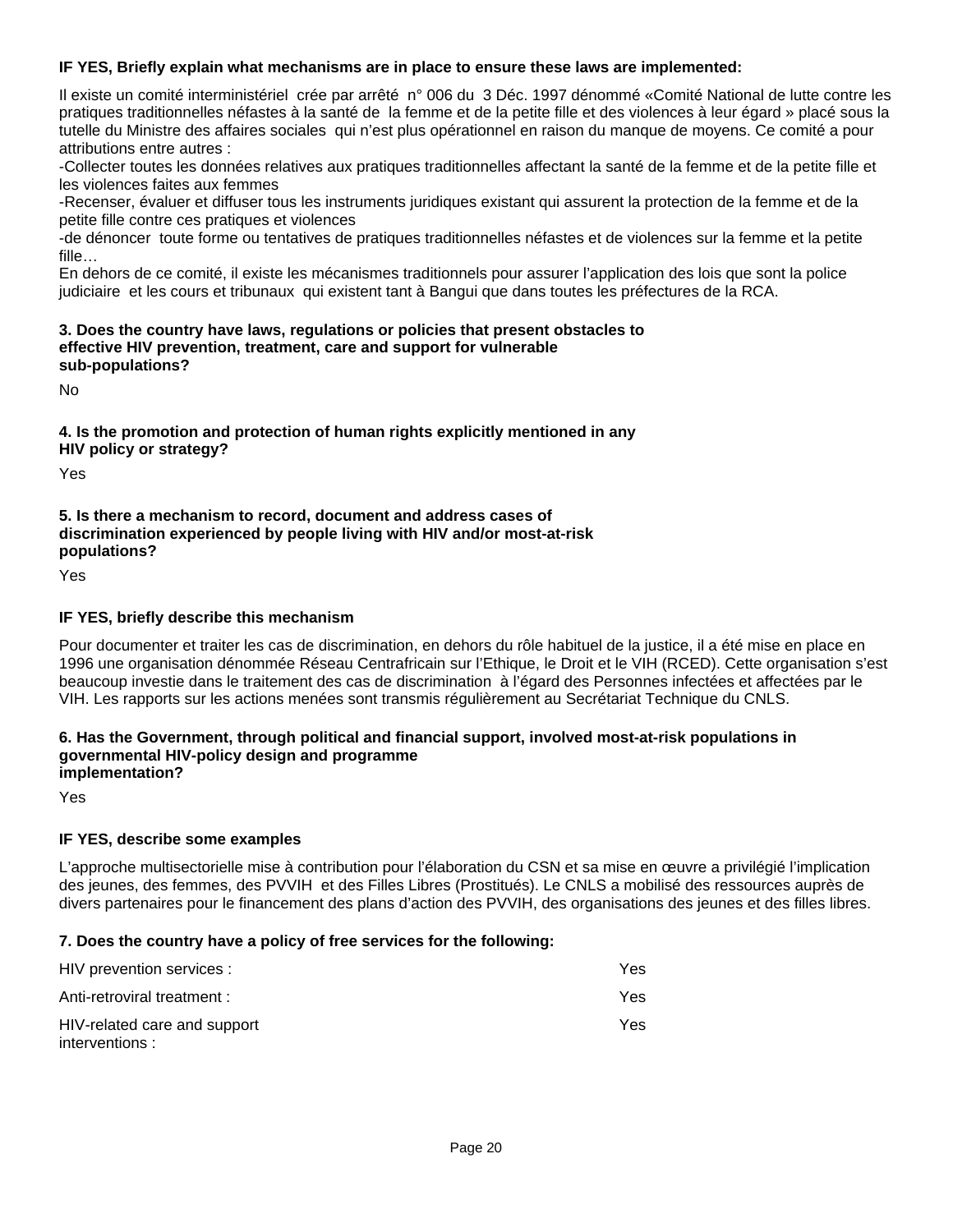### **IF YES, given resource constraints, briefly describe what steps are in place to implement these policies:**

Pour faire face aux contraintes financières, le Gouvernement a mobilisé des ressources auprès du Fonds Mondial et de certains partenaires tel que la Banque Mondiale afin d'offrir des tests et des soins gratuits à certaines catégories de population (Jeunes scolarisés, les PVVIH organisées en association, les démunis et les enfants).

### **8. Does the country have a policy to ensure equal access for women and men, to prevention, treatment, care and support? In particular, to ensure access for women outside the context of pregnancy and childbirth?**

Yes

**9. Does the country have a policy to ensure equal access for most-at-risk populations to prevention, treatment, care and support?**

Yes

### **9.1 Are there differences in approaches for different most-at-risk populations?**

Yes

### **IF YES, briefly explain the differences:**

Traitement gratuit et accès aux soins relatifs au VIH pour les femmes enceintes, les orphelins du SIDA et les Enfants de la rue.

### **10. Does the country have a policy prohibiting HIV screening for general employment purposes (recruitment, assignment/relocation, appointment, promotion, termination)?**

Yes

**11. Does the country have a policy to ensure that AIDS research protocols involving human subjects are reviewed and approved by a national/local ethical review committee?**

No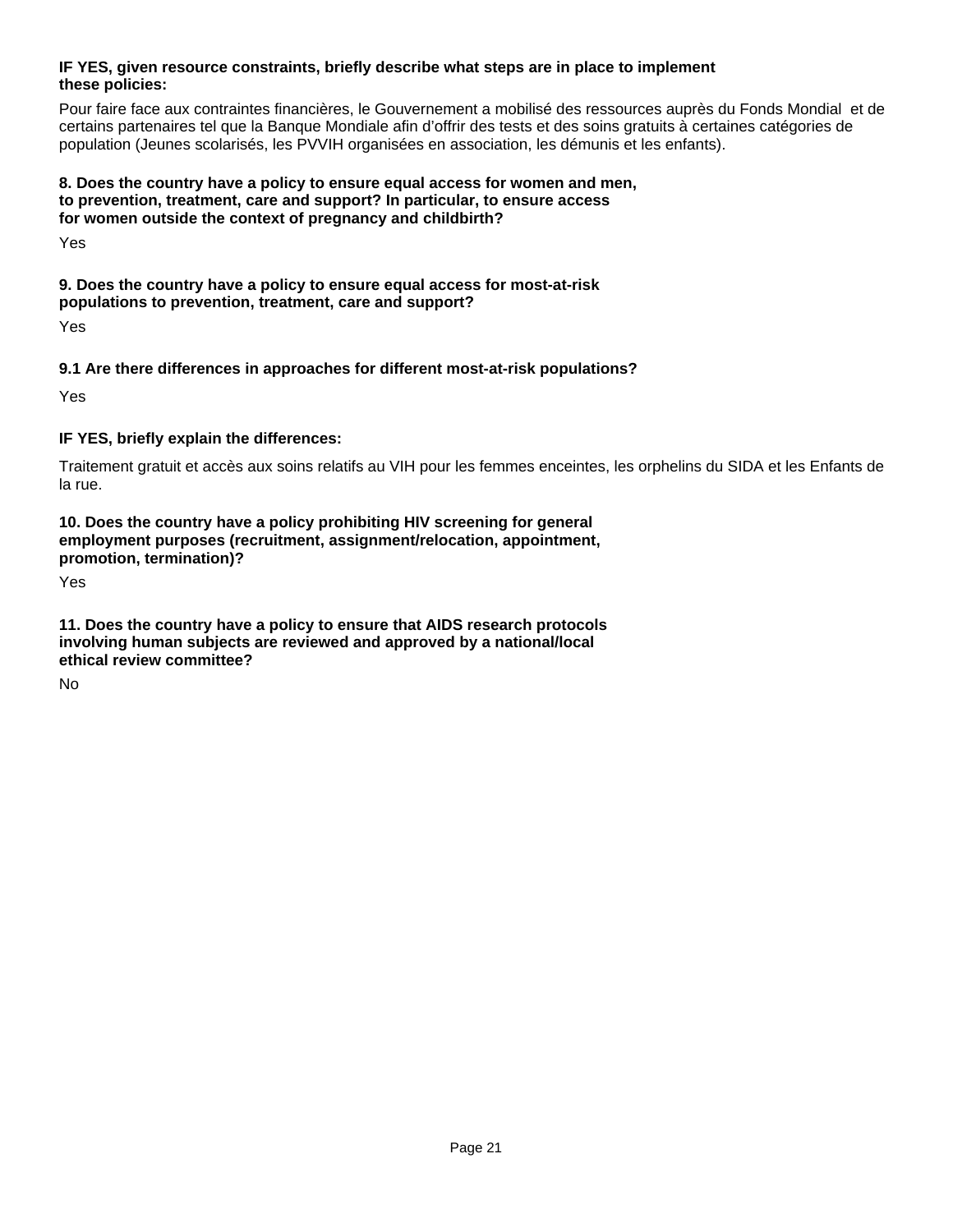### **12. Does the country have the following human rights monitoring and enforcement mechanisms?**

| - Existence of independent national<br>institutions for the promotion and<br>protection of human rights, including<br>human rights commissions, law reform<br>commissions, watchdogs, and<br>ombudspersons which consider HIV-<br>related issues within their work: | No  |
|---------------------------------------------------------------------------------------------------------------------------------------------------------------------------------------------------------------------------------------------------------------------|-----|
| - Focal points within governmental<br>health and other departments to<br>monitor HIV-related human rights<br>abuses and HIV-related discrimination<br>in areas such as housing and<br>employment:                                                                   | No  |
| - Performance indicators or<br>benchmarks for compliance with<br>human rights standards in the context<br>of HIV efforts:                                                                                                                                           | No  |
| - Performance indicators or<br>benchmarks for reduction of HIV-<br>related stigma and discrimination:                                                                                                                                                               | Yes |

### **IF YES, on any of the above questions, describe some examples:**

Le RCED demeure l'unique organisation mise en place pour appuyer le CNLS dans la gestion des problèmes liés aux droits des PVVIH et des personnes affectées.

### **13. Have members of the judiciary (including labour courts/employment tribunals) been trained/sensitized to HIV and AIDS and human rights issues that may come up in the context of their work?**

Yes

### **14. Are the following legal support services available in the country?**

| Legal aid systems for HIV and AIDS<br>casework:                                                                                          | No. |
|------------------------------------------------------------------------------------------------------------------------------------------|-----|
| Private sector law firms or university-<br>based centres to provide free or<br>reduced-cost legal services to people<br>living with HIV: | No. |
| Programmes to educate, raise<br>awareness among people living with<br>HIV concerning their rights:                                       | No. |

**15. Are there programmes designed to change societal attitudes of stigmatization associated with HIV and AIDS to understanding and acceptance?**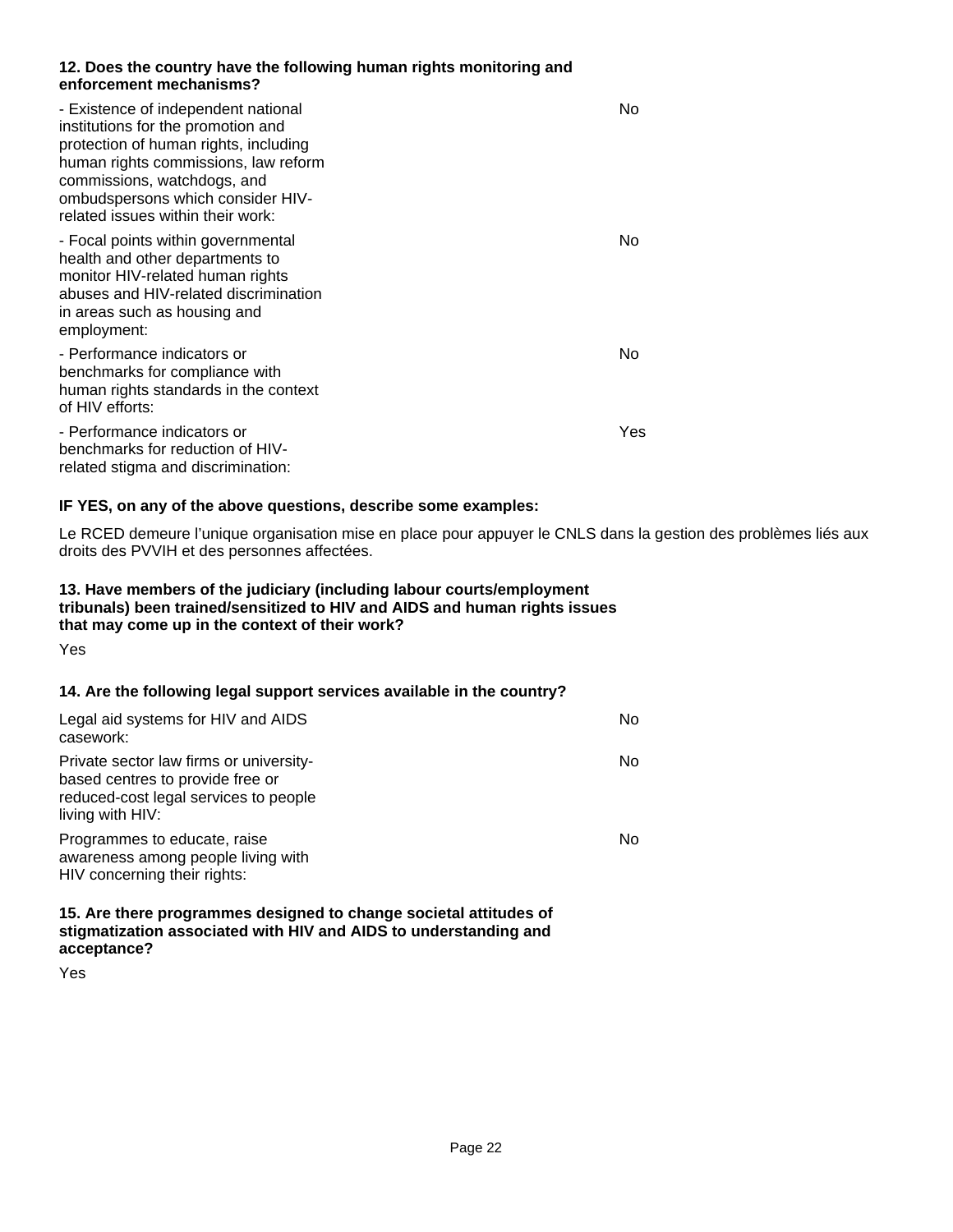### **IF YES, what types of programmes?**

| Media :                                | Yes  |
|----------------------------------------|------|
| School education :                     | Yes. |
| Personalities regularly speaking out : | Yes  |
| Other::                                | Yes. |

# **Overall, how would you rate the policies, laws and regulations in place to promote and protect human rights in relation to HIV and AIDS in 2007 and in 2005?**

| 2007: | 8 |
|-------|---|
| 2005: | 5 |

### **Comments on progress made in promoting and protecting human rights in relation to HIV and AIDS since 2005:**

La loi fixant les droits et obligations des PVVIH a permis de combler un vide juridique observé depuis la déclaration des premiers cas de SIDA en 1984. Toutefois, d'autres domaines doivent aussi faire l'objet de législation et les acteurs de terrain sont très peu sensibilisés sur la loi déjà existante qui demeure encore moins connue par l'ensemble de la population et même certains professionnels du droit.

### **Overall, how would you rate the effort to enforce the existing policies, laws and regulations in relation to human rights and HIV and AIDS in 2007 and in 2005?**

| 2007: | ิค<br>u |
|-------|---------|
| 2005: | ⌒<br>ັ  |

#### **Comments on progress made in enforcing existing policies, laws and regulations in relation to human rights and HIV and AIDS since 2005:**

La RCA dispose d'importants arsenaux juridiques de protection et de promotion des droits de la personne humaine. La plupart des lois dont dispose le pays sont des lois de portée générale. La loi n°06.030 du 12 septembre 2006 vient compléter la gamme des lois existantes mais plus particulièrement s'inscrit dans la droite ligne de la protection et de la promotion des PVVIH. Cette loi s'inscrit parfaitement dans la droite ligne de la constitution du 27 décembre 2004 qui accorde une attention particulière à la santé des citoyens en son article 6.

# **1. To what extent has civil society contributed to strengthening the political**

### **commitment of top leaders and national policy formulation?**

1

### **2. To what extent have civil society representatives been involved in the planning and budgeting process for the National Strategic Plan on AIDS or for the current activity plan (e.g. attending planning meetings and reviewing drafts)**

4

### **3. To what extent are the services provided by civil society in areas of HIV prevention, treatment, care and support included**

| a. in both the National Strategic plans<br>and national reports?: |  |
|-------------------------------------------------------------------|--|
| b. in the national budget?:                                       |  |

### **4. Has the country included civil society in a National Review of the National Strategic Plan?**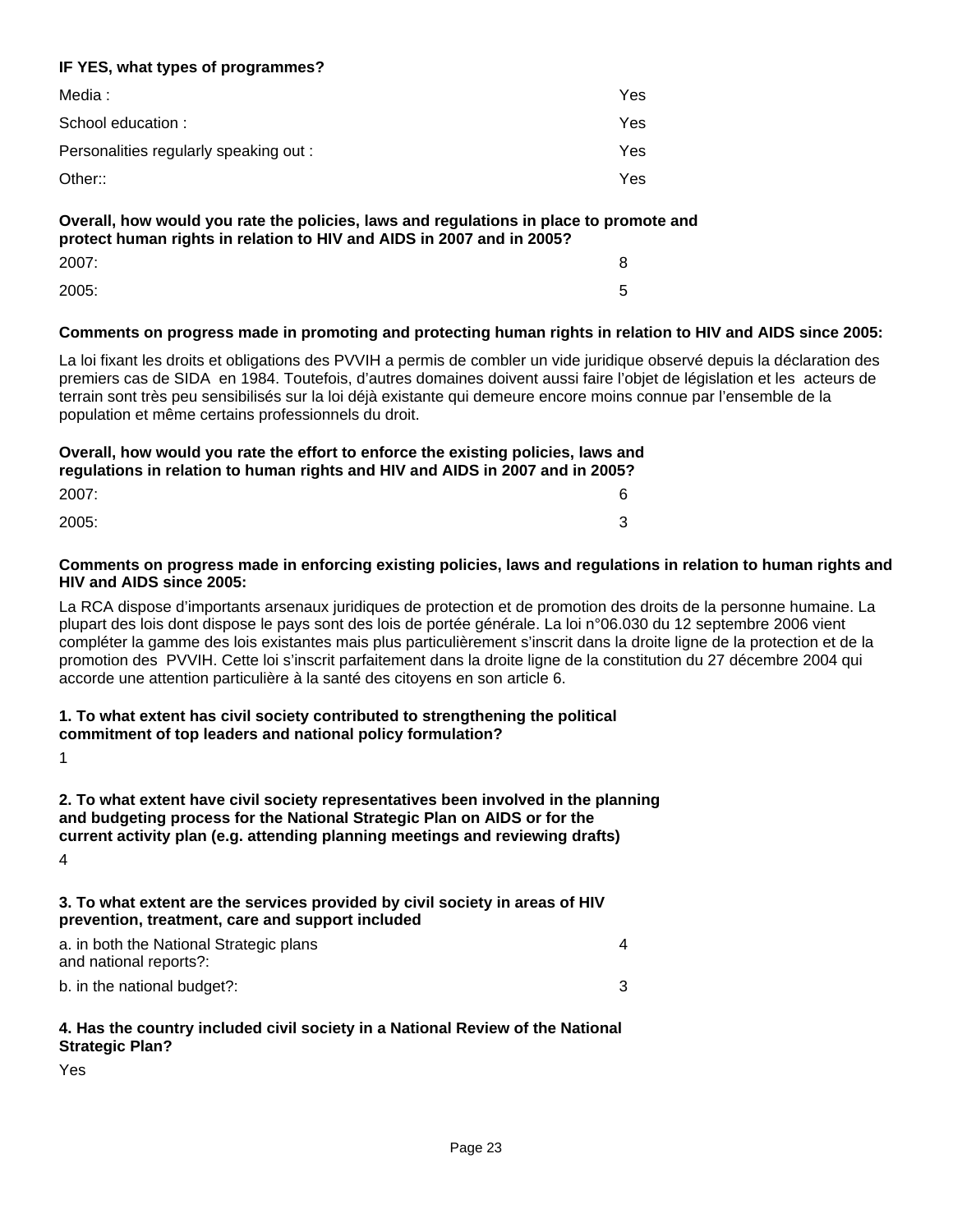#### **IF YES, when was the Review conducted? Year:**

2005 et 2006

#### **5. To what extent is the civil society sector representation in HIV-related efforts inclusive of its diversity?**

4

### **List the types of organizations representing civil society in HIV and AIDS efforts:**

Enumérer les types d'organisations de la société civile qui sont représentées dans les efforts de lutte contre le VIH et le sida:

 Organisations des jeunes, des femmes, des PVVIH, des filles libres, organisations de défense des droits des PVVIH (RCED), Patronat, organisations religieuses (catholiques , protestants, musulmans) et le secteur privé.

#### **6. To what extent is civil society able to access**

| a. adequate financial support to<br>implement its HIV activities?: |  |
|--------------------------------------------------------------------|--|
| b. adequate technical support to<br>implement its HIV activities?: |  |

### **Overall, how would you rate the efforts to increase civil society participation in 2007 and in 2005?**

| 2007: | c |
|-------|---|
| 2005: |   |

### **1. Has the country identified the districts (or equivalent geographical/decentralized level) in need of HIV prevention programmes?**

Yes

#### **IF YES, to what extent have the following HIV prevention programmes been implemented in identified districts in need?**

| Blood safety:                                         | <b>The service is available in</b> | <b>some</b> districts* in need |
|-------------------------------------------------------|------------------------------------|--------------------------------|
| Universal precautions in health care<br>settings:     | <b>The service is available in</b> | <b>all</b> districts* in need  |
| Prevention of mother-to-child<br>transmission of HIV: | <b>The service is available in</b> | <b>most</b> districts* in need |
| IEC on risk reduction:                                | <b>The service is available in</b> | <b>all</b> districts* in need  |
| IEC on stigma and discrimination<br>reduction:        | <b>The service is available in</b> | <b>all</b> districts* in need  |
| Condom promotion:                                     | <b>The service is available in</b> | <b>all</b> districts* in need  |
| Risk reduction for men who have sex<br>with men:      | <b>The service is available in</b> | <b>some</b> districts* in need |
| Risk reduction for sex workers:                       | <b>The service is available in</b> | <b>some</b> districts* in need |
| Programmes for other vulnerable sub-<br>populations:  | <b>The service is available in</b> | <b>all</b> districts* in need  |
| School-based AIDS education for<br>young people:      | <b>The service is available in</b> | <b>all</b> districts* in need  |
| HIV prevention in the workplace:                      | <b>The service is available in</b> | <b>some</b> districts* in need |